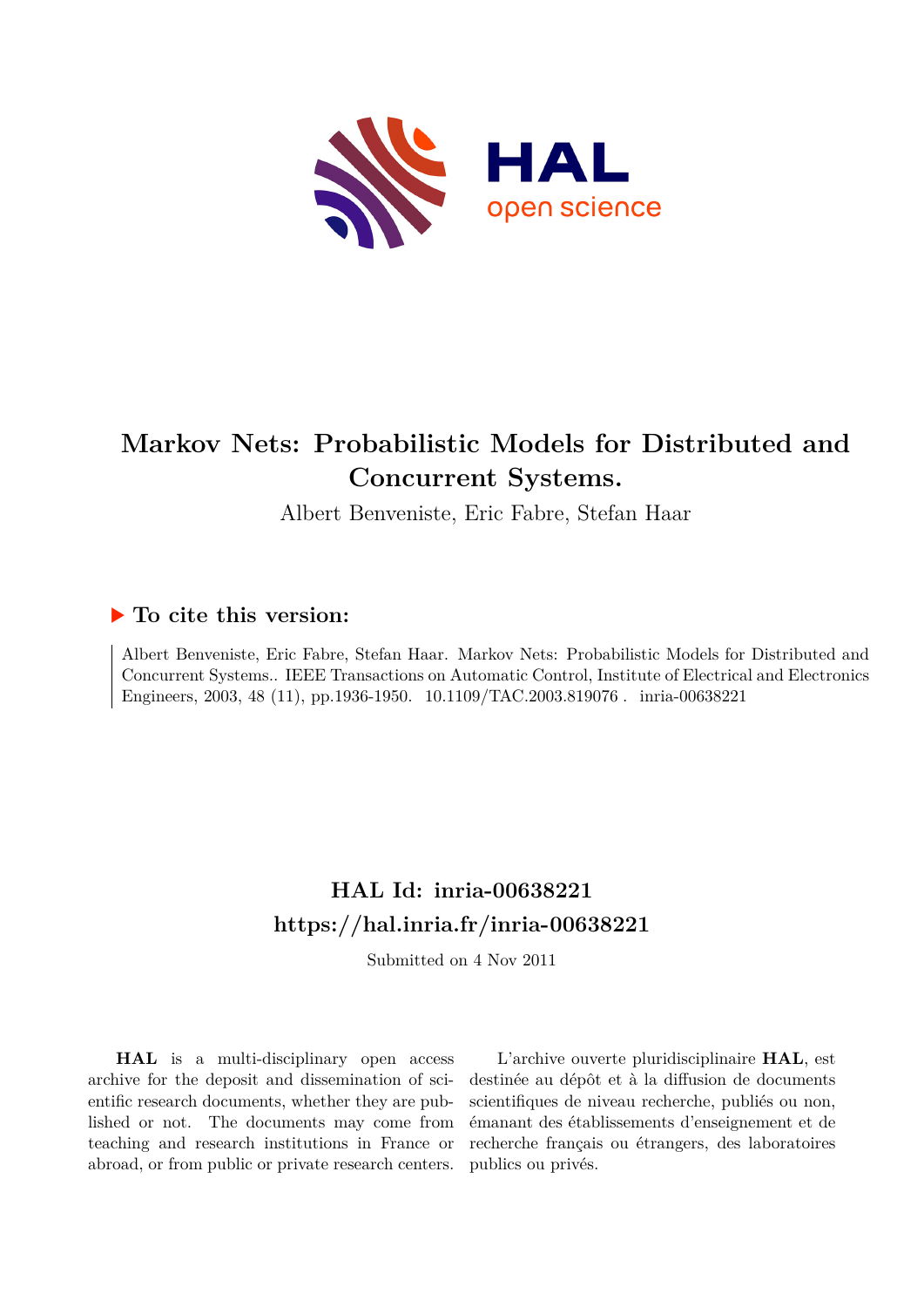# Markov Nets: Probabilistic Models for distributed and concurrent systems

Albert Benveniste, Fellow, IEEE, Eric Fabre, Stefan Haar

 $Abstract$ —For distributed systems, i.e., large complex networked systems, there is a drastic difference between a local view and knowledge of the system, and its global view. Distributed systems have local state and time, but do not possess global state and time in the usual sense. In this paper, motivated by the monitoring of distributed systems and in particular of telecommunications networks, we develop a generalization of Markov chains and hidden Markov models (Hmm) for distributed and concurrent systems. By a concurrent system, we mean a system in which components may evolve independently, with sparse synchronizations. We follow a so-called true concurrency approach, in which neither global state nor global time are available. Instead, we use only local states in combination with a partial order model of time. Our basic mathematical tool is that of Petri net unfoldings.

Keywords: distributed discrete event systems, Petri nets, probabilistic models, unfoldings.

#### I. MOTIVATIONS

The difference between a *local* view and knowledge of a distributed system and its global view is considerable. As an example, it is simply not possible to observe or determine the global state of a telecommunications network. In



Fig. 1. The structure of time in a networked system.

a networked system, each node possesses its own local state and time. Local time is totally ordered as usual. However, this no longer holds for global time. Sharing time between distant nodes requires explicit synchronization actions and is certainly not instantaneous (see Fig. 1). Hence, events

from different nodes are only partially ordered. Similarly, building a global state requires gathering a consistent set of local states, which is not easy (see [27] for this topic). To summarize, networked systems possess local state and totally ordered local time. Global time, however, is only partially ordered, and it is preferred not to consider the global state.

In this paper, motivated by the monitoring of distributed systems and in particular of telecommunications networks, we develop a generalization of stochastic automata, Markov chains, or Hidden Markov Models (Hmm), for distributed and concurrent systems having local states and partially ordered time.

As we shall see, a natural model for systems with local states and partially ordered time is that of safe Petri nets. These are introduced in Section II, where the associated structure of runs is also presented, using so-called net unfoldings. Overall, the material of Section II offers nothing new. All this is folklore of computer science but is little known outside. Section III is the core of our contribution. We show how to naturally equip Petri nets with probabilities, in a way compatible with their partial order semantics. In particular, we require that two firing sequences that differ only via their interleaving have identical likelihood. We then introduce Markov nets, a probabilistic extension of Petri nets in which both states and the progress of time are local. Markov nets also have the nice property that, informally said, concurrent choices are stochastically independent. We show that Markov nets satisfy some special kind of Markov property, which appears as the right generalization of the strong Markov property for classical Hmm's or Markov chains. Our construction does not work for general Petri nets, however. It requires some structural conditions that are in particular satisfied by free choice nets, but are in fact more general. Handling general (safe) Petri nets is investigated in section IV. Related work is discussed in Section V. Finally, Section VI outlines some conclusions and perspectives.

Due to lack of space, some interesting aspects are omitted, and the reader is referred to an earlier extended version of this paper [1].

#### II. Petri nets and unfoldings, as partial order models of distributed systems

#### A. From concurrent automata to partial order models and Petri nets: an informal discussion

In this subsection we discuss informally why Petri nets are an adequate framework to model distributed systems with local states and partial order model of time. We con-

This paper is dedicated to Alain Bensoussan, for his 60th birth-This work was supported by the RNRT projects MAGDA and MAGDA2, funded by the Ministère de la Recherche; other partners of the project are France Telecom R&D, Alcatel, Ilog, and Paris-Nord University.

IRISA/INRIA, Campus de Beaulieu, 35042 Rennes cedex, France. Corresponding author Albert.Benveniste@irisa.fr; this work was started while S.H. was with Ecole normale supérieure, Département d'Informatique / LIENS, 45 Rue d'Ulm, 75230 Paris Cedex 05, and supported by EU project ALAPEDES (TMR).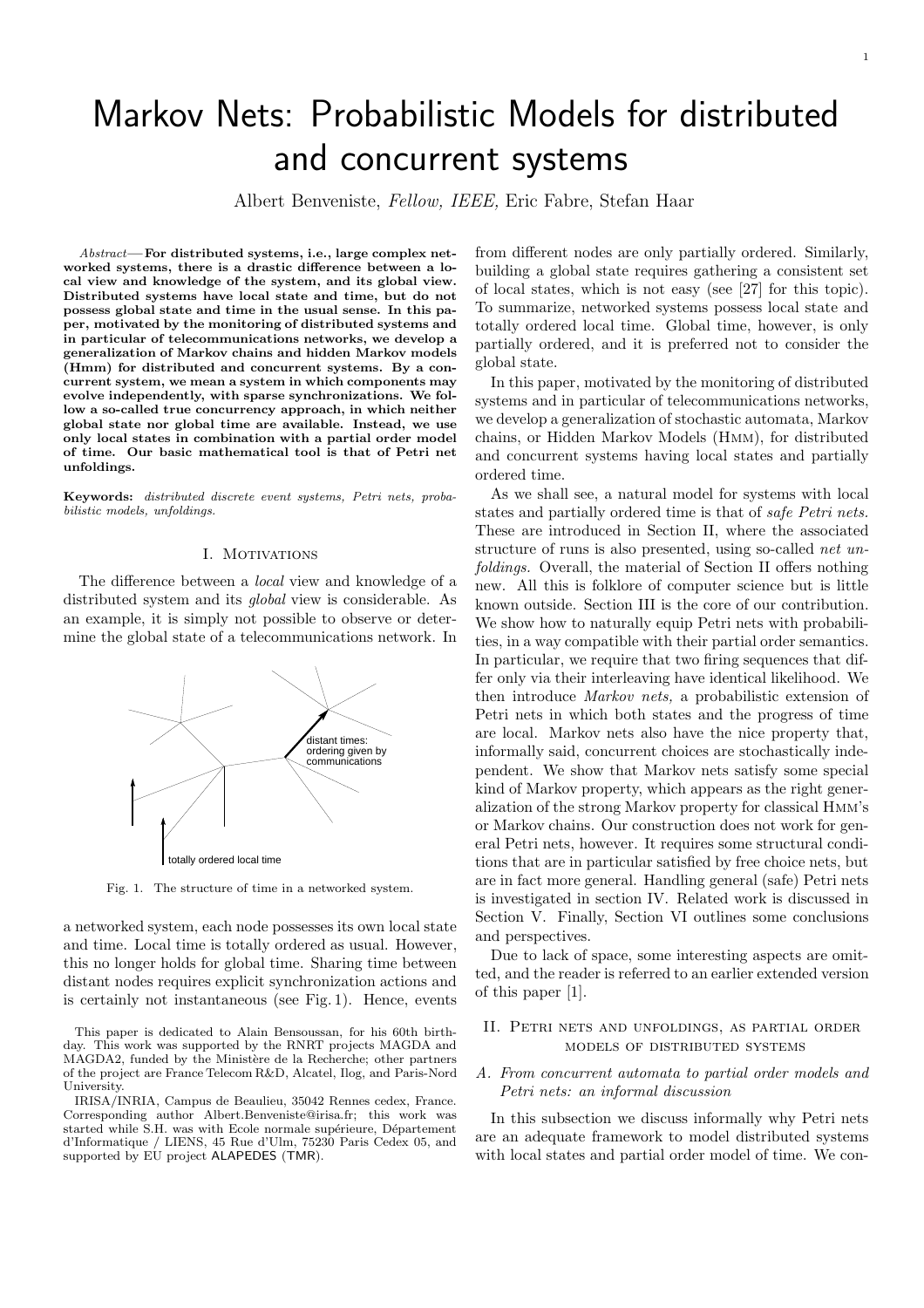sider automata  $\mathcal{A} = (X, \Sigma, \delta, x_0)$ , where X and  $\Sigma$  are the sets of states and events,  $\delta$  is the transition relation, and  $x_0$  is the initial state. Two such automata  $\mathcal{A}'$ , resp.  $\mathcal{A}''$ , can either perform private actions, or can synchronize by emitting identical labels belonging to  $\Sigma'' \cap \Sigma'$ . This is illustrated in Fig. 2 where we show a run for a pair  $\mathcal{A}' \times \mathcal{A}''$ 



Fig. 2. A run for a pair  $\mathcal{A}' \times \mathcal{A}''$  of concurrent automata.

of concurrent automata. In this figure, local states are represented by circles (with their names, primed and double primed for the first and second automaton, respectively) and transitions are shown as rectangles (their labels are omitted). States of  $A' \times A''$  are pairs of local states, depicted by two local states linked by a grey zone. Arrows and rectangles can be solid or dashed. Dashed arrows and rectangles depict "silent" transitions, in which the considered automaton does not change its state and emits nothing (these dummy transitions have only the purpose of letting the other automaton progress). Solid arrows and rectangles depict effective transitions in which some move is performed and a label is emitted. A long rectangle indicates a synchronizing transition. Between their synchronizing transitions, the two components evolve independently and concurrently, and therefore it is advisable not to distinguish between the above run and the one shown in Fig. 3, as these differ only in the way concurrent transitions in-



Fig. 3. A different interleaving of the run of Fig. 2.

terleave. This defines, informally, an equivalence relation on times. Therefore, in randomizing runs of automata, one should rather randomize equivalence classes modulo the above equivalence relation, not the runs themselves.

Hence the alternative picture for the runs of our concurrent automata, shown in Fig. 4, should be preferred instead. In this picture, transitions are not linearly ordered



Fig. 4. A common partial oder view of the two runs of Fig. 2 and Fig. 3.

any more as a global sequence of events, and the grey zones indicating global states have disappeared. Instead, states become local and events are only partially ordered as specified by the bipartite directed graph shown. A quick examination of this figure reveals that the right way to represent transitions should be in fact the one shown in Fig. 5.



Fig. 5. The generic transitions of Fig. 4.

Transition of type (1) depicts a generic private transition of  $A'$ , transition of type  $(2)$  depicts a generic private transition of  $\mathcal{A}^{\prime\prime}$ , and transition of type (3) depicts a generic synchronizing transition of  $A'$  and  $A''$ . But transition of type (3) can be regarded as a transition of a Petri net, with its pre- and post-set of places.

Extending this discussion to several concurrent automata, we naturally arrive at considering Petri nets [9], [28] instead of automata and their products<sup>1</sup>. For our purpose, the important facts about nets are the following: 1/ states are local; referring to our example above, the final picture involves only states  $x'$  and  $x''$  of the components, but not states of the product automaton  $\mathcal{A}' \times \mathcal{A}''$ , which are pairs  $(x', x'')$ ; 2/ time is local too, as it is only partially ordered; referring to our example above, each component has a totally ordered time, but the global system has not.

Running example: stating our objectives. Fig. 6–left introduces our running example, which is discussed in de-



Fig. 6. Running example (top), and its split version (bottom). Routing choices occur at places 1 and 4.

tail in [8] to illustrate asynchronous fault diagnosis of discrete event systems. It represents the evolution of the failed/safe status of two components interacting via their shared places 3,7. The first component possesses places 1,2,3,7 and transitions  $i,ii,iii$  and the second component possesses places  $3,7,4,5,6$  and transitions  $iv,v,vi$ . Although simple, this example is meaningful and rich. Thick circles

<sup>1</sup> More precisely, we consider Petri nets as a model of distributed automata, i.e., nets in which the status of a place is boolean—the only token is either absent or present. This is known as safe Petri nets.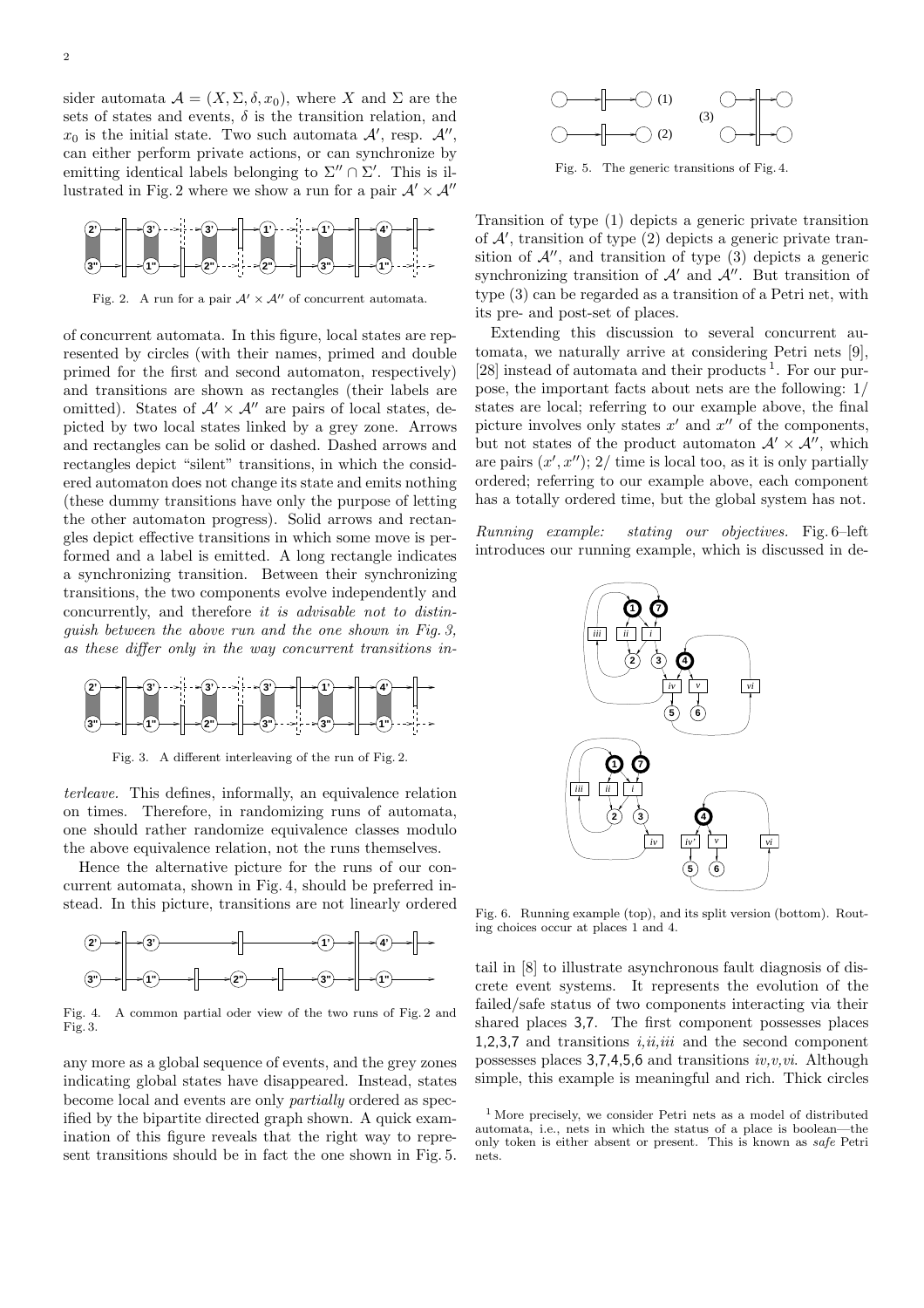indicate an initial token. Our objective is twofold:

to equip with a probability the set of all runs, seen as partial orders, by only randomizing routing choices, locally. (1)

Now, Fig. 6–right shows a split version of the former, in which transition *iv* has been duplicated; this results in a Petri net made of two noninteracting components. For this case, we shall require that its two components are probabilistically independent:

#### probabilistic independence shall respect concurrency. (2)

Discussing some previous approaches relating Petri nets and probabilities. Note first that requirements (1,2) are not suited to models involving physical time. The latter are frequently used (with good reasons) for performance evaluation studies. Stochastic timed Petri net models for performance evaluation belong to these class. They give raise to Markov chains which do not obey our above requirements. In fact, for timed models, the physical time itself is global and results in an implicit coupling between all components, should they interact or not. In our work we consider untimed models, because the timing information regarding the events collected at a network supervisor is not accurate enough to fix nondeterminism due to interleaving (requirement $(1)$ ). And we want to prepare for distributed supervision: two supervisors dealing with noninteracting domains should be allowed to ignore each other (requirement (2)).

A detailed discussion of this topic is found in [2], we give only an outline here. Randomizing Petri nets is performed, for Stochastic Petri nets (SPN) [21][6], by applying race policies in which exponential waiting times are allocated to enabled transitions and only the earliest one fires. The use of race policies involves global time and violates our previous two requirements. As an alternative, we can choose to fire only maximal sets of enabled transitions. This way, Petri net executions become independent from the nondeterminism due to the interleaving of concurrent transitions in a firing sequence. Unfortunately, such a policy is not local, and does not satisfy our second requirement. Other approaches have been proposed as well. However, as explained in [2], Generalized Stochastic Petri nets (GSPN) [3][4] and Probabilistic Petri nets (PPN) [10] do not satisfy these requirements either. In this paper, we develop an approach that meets requirements (1,2).

#### B. Background notions on Petri nets and their unfoldings

Basic references are [28][9][11]. Homomorphisms, conflict, concurrency, and unfoldings, are the essential concepts on which a true concurrency and fully asynchronous view of Petri nets is based. In order to introduce these notions, it will be convenient to consider general "nets" in the sequel.

Nets, homomorphisms, and labelings. A net is a triple  $\mathcal{N} = (P, T, \rightarrow)$ , where P and T are disjoint sets of places and transitions, and  $\rightarrow \subseteq (P \times T) \cup (T \times P)$  is the flow relation. The reflexive transitive closure of the flow relation  $\rightarrow$  is denoted by  $\prec$ , and its irreflexive transitive closure is denoted by ≺. Places and transitions are called nodes, generically denoted by x. For  $x \in P \cup T$ , we denote by  $\bullet x = \{y : y \rightarrow x\}$  the *preset* of node x, and by  $x^{\bullet} = \{y : x \to y\}$  its postset. For  $X \subset P \cup T$ , we write  $\bullet X = \bigcup_{x \in X} \bullet x$  and  $X \bullet = \bigcup_{x \in X} x^{\bullet}$ . A homomorphism from a net N to a net N' is a map  $\varphi : P \cup T \mapsto P' \cup T'$ such that:  $1/\varphi(P) \subseteq P'$ ,  $\varphi(T) \subseteq T'$ , and  $2/\text{ for every}$ transition t of N, the restriction of  $\varphi$  to  $\bullet$  t is a bijection between  $\bullet$  t and  $\bullet \varphi(t)$ , and the restriction of  $\varphi$  to  $t^{\bullet}$  is a bijection between  $t^{\bullet}$  and  $\varphi(t)^{\bullet}$ . For  $\mathcal{N} = (P, T, \rightarrow)$  a net, a *labeling* is a map  $\lambda : T \mapsto A$ , where A is some finite alphabet. A net  $\mathcal{N} = (P, T, \rightarrow, \lambda)$  equipped with a labeling  $\lambda$  is called a *labeled net*.

Occurrence nets, conditions and events. Two nodes  $x, x'$  of a net N are in conflict, written  $x \# x'$ , if there exist distinct transitions  $t, t' \in T$ , such that  $\mathbf{t} \cap \mathbf{t}' \neq \emptyset$  and  $t \preceq x, t' \preceq$  $x'$ . A node x is in self-conflict if  $x \# x$ . An occurrence net is a net  $\mathcal{O} = (B, E, \rightarrow)$ , satisfying the following additional properties:

$$
\forall x \in B \cup E : \neg[x \neq x] \quad \text{(no node is in self-conflict)}
$$
\n
$$
\forall x \in B \cup E : \neg[x \prec x] \quad (\preceq \text{ is a partial order})
$$
\n
$$
\forall x \in B \cup E : |\{y : y \prec x\}| < \infty \quad (\preceq \text{ is well founded})
$$
\n
$$
\forall b \in B : |\bullet b| \le 1 \quad \text{(each place has at most one input transition)}
$$

We will assume that the set of minimal nodes of  $\mathcal O$  is contained in B, and we denote by  $\min(B)$  or  $\min(\mathcal{O})$  this minimal set. Specific terms are used to distinguish occurrence nets from general nets.  $B$  is the set of *conditions*,  $E$  is the set of events,  $\prec$  is the causality relation. Nodes x and x' are *concurrent*, written  $x \perp x'$ , if neither  $x \preceq x'$ , nor  $x' \preceq x$ , nor  $x \# x'$  hold. A co-set is a set c of concurrent conditions. A maximal (for set inclusion) co-set is called a cut. A configuration  $\kappa$  is a sub-net of  $\mathcal{O}$ , which is conflict-free (no two nodes are in conflict), causally closed (if  $x' \preceq x$  and  $x \in \kappa$ , then  $x' \in \kappa$ , and contains min( $\mathcal{O}$ ).

Occurrence nets are useful to represent executions of Petri nets. They form a subclass of nets in which essential properties are visible via the topological structure of the bipartite graph.

Petri nets. For N a net, a marking of N is a multiset M of places, i.e., a map  $M : P \mapsto \{0, 1, 2, \ldots\}$ . A Petri net is a pair  $\mathcal{P} = (\mathcal{N}, M_0)$ , where  $\mathcal N$  is a net having finite sets of places and transitions, and  $M_0$  is an *initial* marking. A transition  $t \in T$  is enabled at marking M if  $M(p) > 0$  for every  $p \in \cdot t$ . Such a transition can fire, leading to a new marking  $M' = M - \cdot t + t^{\bullet}$ ; we denote this by  $M[t\rangle M'.$ The set of *reachable* markings of  $P$  is the smallest (w.r.t. set inclusion) set  $M_0$ | containing  $M_0$  and such that  $M \in$  $M_0[\rangle$  and  $M[t\rangle M'$  together imply  $M' \in M_0[\rangle$ . Petri net  $\mathcal{P}$ is safe if  $M(P) \subseteq \{0,1\}$  for every reachable marking M. Throughout this paper, we consider only safe Petri nets, hence marking M can be regarded as a subset of places. A finite occurrence net  $\beta$  can be regarded as a Petri net, where the initial marking is  $M_0 = \min(\mathcal{B})$ .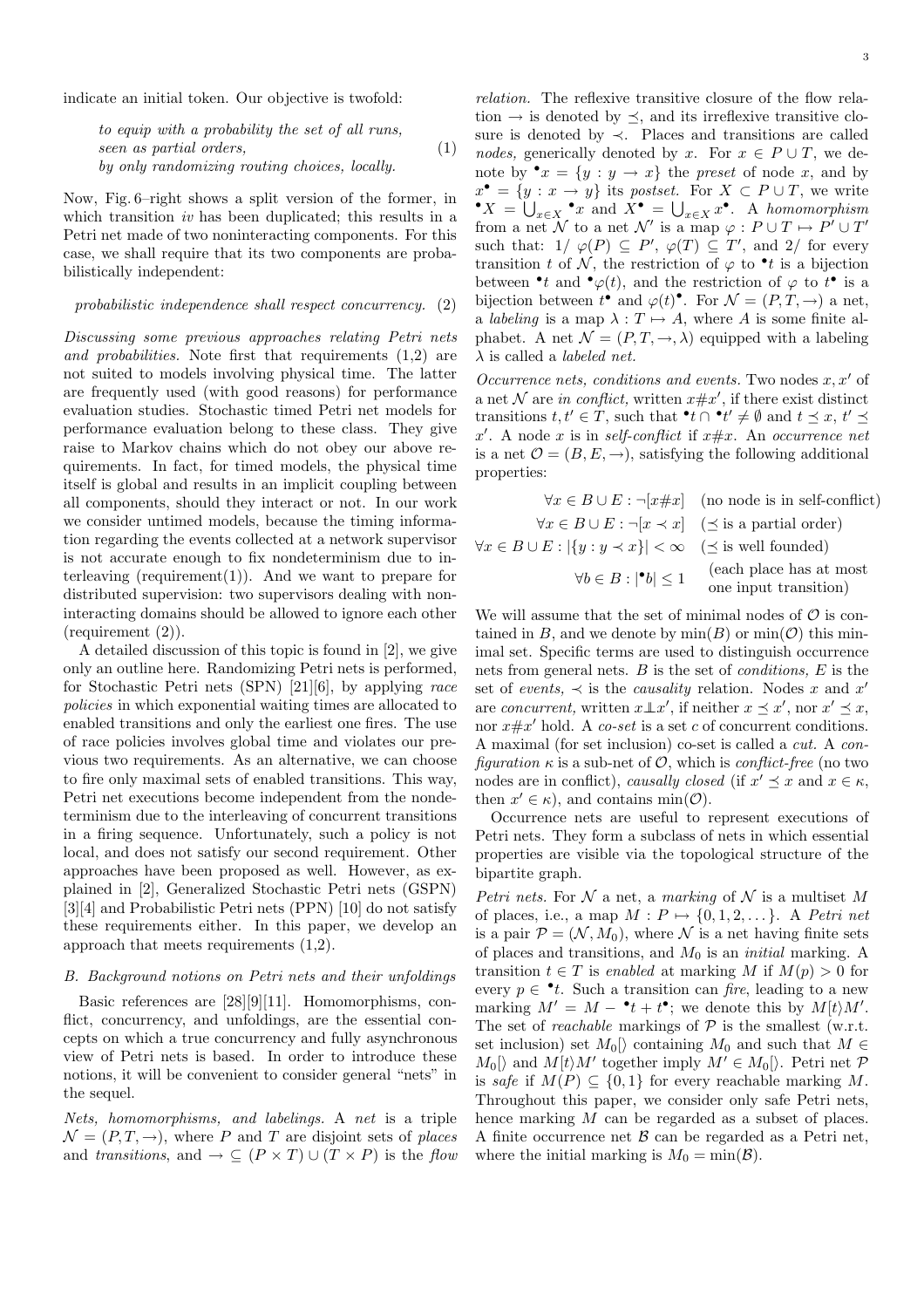In this paper, we restrict ourselves to the class of safe nets satisfying the additional condition: for every transition  $t$ ,  $\bullet t \neq \emptyset$  ∧  $t^{\bullet} \neq \emptyset$ . Note that a safe Petri net such that each transition has one place in its preset and one in its postset, can be seen as an automaton.

Branching processes and unfoldings. A branching process of Petri net P is a pair  $\mathcal{B} = (\mathcal{O}, \varphi)$ , where  $\mathcal O$  is an occurrence net, and  $\varphi$  is a homomorphism from  $\mathcal O$  to  $\mathcal P$  regarded as nets, such that: 1/ the restriction of  $\varphi$  to min( $\mathcal{O}$ ) is a bijection between  $\min(\mathcal{O})$  and  $M_0$  (the set of initially marked places), and 2/ for all  $e, e' \in E$ ,  $\bullet e = \bullet e'$  and  $\varphi(e) = \varphi(e')$ together imply  $e = e'$ . By abuse of notation, we shall sometimes write  $\min(\mathcal{B})$  instead of  $\min(\mathcal{O})$ . For  $\mathcal B$  a branching process of  $P$ , and  $e$  an event not belonging to  $B$  but having its preset contained in  $\mathcal{B}$ , we call e a possible continuation of  $\mathcal{B}$ , written  $\mathcal{B} \odot e$ . Furthermore, we denote the corresponding extended branching process by  $\beta \cdot e$ , and call it an extension of B.

The set of all branching processes of Petri net  $\mathcal P$  is uniquely defined, up to an isomorphism (i.e., a renaming of the conditions and events), and we shall not distinguish isomorphic branching processes. For  $\mathcal{B}, \mathcal{B}'$  two branching processes,  $\mathcal{B}'$  is a prefix of  $\mathcal{B}$ , written  $\mathcal{B}' \subseteq \mathcal{B}$ , if there exists an injective homomorphism  $\psi$  from  $\mathcal{B}'$  into  $\mathcal{B}$ , such that  $\psi(\min(\mathcal{B}')) = \min(\mathcal{B})$ , and the composition  $\varphi \circ \psi$  coincides with  $\varphi'$ , where ∘ denotes the composition of maps.

By theorem 23 of [13], there exists (up to an isomorphism) a unique maximal branching process with respect to  $\sqsubseteq$ , we call it the *unfolding* of  $P$ , and denote it by  $\Omega_P$ . The unfolding of  $P$  possesses the following universal property. For every occurrence net  $\mathcal{O}$ , and every homomorphism  $\phi : \mathcal{O} \mapsto \mathcal{P}$ , there exists an *injective* homomorphism  $\iota : \mathcal{O} \mapsto \Omega_{\mathcal{P}}$ , such that  $\phi = \varphi \circ \iota$ , where  $\varphi$  denotes the homomorphism associated to  $\Omega_{\mathcal{P}}$ ; this decomposition expresses that  $\Omega_{\mathcal{P}}$  "maximally unfolds"  $\mathcal{P}$ . If  $\mathcal{P}$  is itself an occurrence net and  $M_0 = \min(\mathcal{P})$  holds, then  $\Omega_{\mathcal{P}}$  identifies with P.

Configurations of the unfolding  $\Omega_{\mathcal{P}}$  are adequate representations of the firing sequences of  $\mathcal{P}$ . Let  $M_0, M_1, M_2, \ldots$ be a maximal firing sequence of  $\mathcal{P}$ , and let  $M_{k-1}[t_k]M_k$  be the associated sequence of fired transitions. Then there exists a unique maximal (for set inclusion) configuration  $\kappa$ of  $\Omega_{\mathcal{P}}$  having the following properties:  $\kappa$  is the union of a sequence  $e_1, e_2, \ldots$  of events and a sequence  $\mathbf{c}_0, \mathbf{c}_1, \mathbf{c}_2, \ldots$ of cuts, such that, for each  $k > 0$ ,  $\varphi(\mathbf{c}_k) = M_k$ ,  $\varphi(e_k) = t_k$ , and  $\mathbf{c}_{k-1} \supseteq \bullet e_k, e_k^{\bullet} \subseteq \mathbf{c}_k$ . Conversely, each maximal configuration of  $\Omega_{\mathcal{P}}$  defines a maximal firing sequence, which is unique up to the interleaving of consecutive structurally independent transitions—transitions  $t$  and  $t'$  are structurally concurrent iff  $\mathbf{f}' \cap (\mathbf{f} \cup t^{\bullet}) = \emptyset$  and  $\mathbf{f} \cap (\mathbf{f}' \cup t'^{\bullet}) = \emptyset$ .

Maximal configurations of  $\Omega_{\mathcal{P}}$  are called *runs* of  $\mathcal{P}$  and are generically denoted by  $\omega$  (and sometimes by v or w). By abuse of notation, we write  $\omega \in \Omega_{\mathcal{P}}$  to express that  $\omega$ is a run of P.

Running example, continued. Fig. 7 shows again our running example. The Petri net  $P$  is shown on the top left. Its places are 1,2,3,4,5,6,7, and its transitions are



Fig. 7. Running example (top left), a configuration (bottom left), and a branching process (right). For this and subsequent examples, we take the following convention for drawing Petri nets and occurrence nets. In Petri nets, the flow relation is depicted using directed arrows. In occurrence nets, since no cycle occurs, the flow relation progresses downwards, and therefore there is no need to figure them via directed arrows, standard solid lines are used instead.

 $i, ii, iii, iv, v, vi.$  Places constituting the initial marking are encircled in thick. A branching process  $\mathcal{B} = (\mathcal{O}, \varphi)$  of  $\mathcal{P}$  is shown on the right. Its conditions are depicted by circles, and its events are figured by boxes. Each condition  $b$  of  $\beta$ is labeled by the place  $\varphi(b)$  of P. Each event e of B is labeled by the transition  $\varphi(e)$  of P. A configuration of Petri net  $P$  is shown in grey. Note that the minimal condition labeled by 7 is branching in  $\mathcal{B}$ , although it is not branching in  $P$  itself. The reason is that, in  $P$ , the token can freely move along the circuit  $1 \rightarrow ii \rightarrow 2 \rightarrow iii \rightarrow 1$ , and resynchronize afterwards with the token sitting in 7. The mechanism for constructing the unfolding of Petri net  $P$ is illustrated in the bottom left, it is informally explained as follows. Put the three conditions labeled by the initial marking of  $P$ , this is the minimal branching process of  $P$ . Then, for each constructed branching process  $\mathcal{B}$ , select a co-set c of  $\mathcal{B}$ , which is labeled by the preset  $\bullet$  t of some transition  $t$  of  $P$ , and has no event labeled by  $t$  in its postset within B. Append to c a net isomorphic to  $^{\bullet}t \to t \to t^{\bullet}$ (recall that  $\varphi(\bullet t) = c$ ), and label its additional nodes by t and  $t^{\bullet}$ , respectively. Performing this recursively yields all possible finite branching processes of  $P$ . Their union is the unfolding  $\Omega_{\mathcal{P}}$ .

Comparison with automata and their trajectories. Fig. 8 shows an automaton (top left, the initial state indicated by an ingoing arrow), its translation as a Petri net (bottom left, the initial marking is composed of the place filled in grey), and a branching process of the so obtained Petri net (right). Since each transition in the Petri net has a single place in its pre- and postset, the unfolding is a tree. Each maximal directed path of this tree represents a run of the automaton.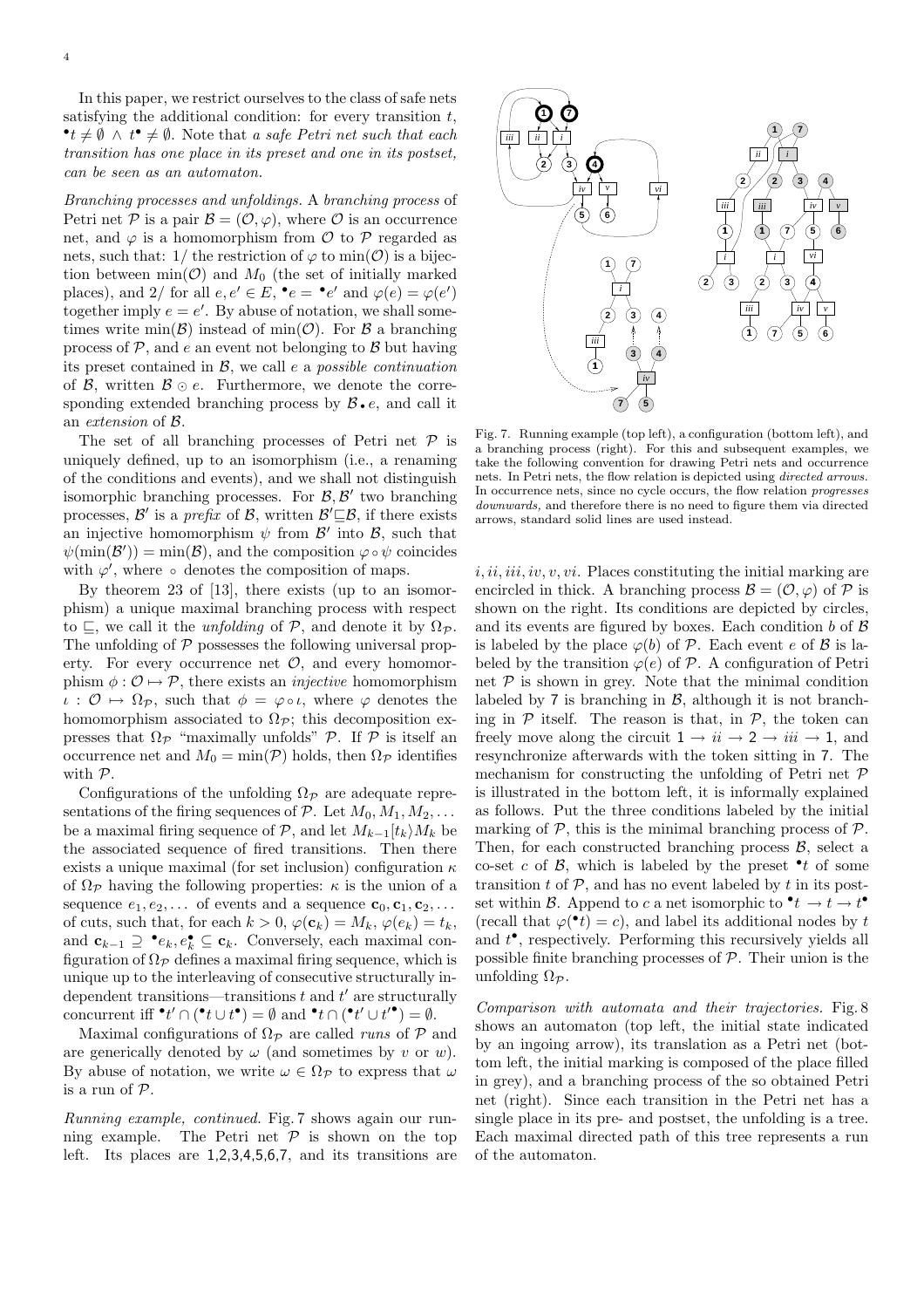



Fig. 8. Showing a branching process of an automaton (i.e., a prefix of its unfolding).

#### III. Adding probabilities: Markov nets

This section is the core of the paper. We introduce Markov nets by equipping unfoldings with probabilities.

#### A. Markov nets

We introduce Markov nets by locally randomizing the possible choices, for each individual branching place of the considered Petri net. To avoid uninteresting technicalities, we shall consider that the initial marking is fixed, and not randomized. Extending our theory and results to the more general case of random initial marking is easy (we need to deal with a collection of unfoldings, one for each different initial marking).

Definition 1 (Markov net) We consider a Petri net  $P =$  $(P, T, \rightarrow, M_0)$ . Let  $P_c$  be the set of those  $p \in P$  whose post-set  $p^{\bullet}$  contains at least two transitions—we say that  $p$  exhibits a choice, or, equivalently, that  $p$  is branching. Let  $\pi$  be a transition probability from  $P_c$  to T, i.e., a set  $\pi \triangleq (\pi_p)_{p \in P_c}$ , where  $\pi_p$  is a probability over  $p^{\bullet}$ . The pair  $\mathcal{M} = (\mathcal{P}, \pi)$  is called a *Markov net*, and  $\pi$  is called its routing policy, it specifies the probability distribution of routings—for convenience, we shall sometimes write  $\pi(t|p)$ instead of  $\pi_p(t)$ , to reflect that  $\pi_p$  plays the role of a conditional probability.

Referring to Fig. 9,  $P_c$  is composed of the places filled in dark grey, and routing policies  $\pi_1, \pi_4$  are shown on the Petri net. Note that the minimal condition labeled by 7 in the unfolding is not a choice condition, since place 7 in the Petri net does not belong to  $P_c$ . In fact, the branching at the minimal condition labeled by 7 in the unfolding does not correspond to choice, and should not be randomized. The remainder of this section is mainly devoted to the construction of the probability of runs for Markov nets, according to the partial order semantics.



Fig. 9. Markov net: illustrating routing policy, stopping time, layer. (The mid-grey area comprising the conditions labeled by 3,4 indicates the superposition of the two light- and dark-grey areas.)

In the extended paper [1], we also consider Markov nets with random labels, and we propose a definition of the product of (labeled) Markov nets, denoted by  $\mathcal{M}' \times \mathcal{M}''$ . It consists in equipping the product  $\mathcal{P}' \times \mathcal{P}''$  of the underlying Petri nets with proper routing policies. It has the important desirable feature that, if the underlying Petri nets  $\mathcal{P}'$  and  $\mathcal{P}''$  do not interact (i.e., share no transition), then the product  $\mathcal{M}' \times \mathcal{M}''$  makes the two components  $\mathcal{M}'$ and  $\mathcal{M}^{\prime\prime}$  independent in the probabilistic sense, see Theorem 2 in Section III-E.

#### B. Branching processes and stopping times

When equipping sets of runs with probabilities, the first issue to be addressed is the following: which  $\sigma$ -algebras should one use? In classical theories of stochastic processes, there is typically an increasing family of  $\sigma$ -algebras  $(\mathcal{F}_n)$ , indexed by some totally ordered time index, say  $n \in \mathbb{N}$ . Then, stopping times are considered to model "causal" random instants, they can be used to index  $\sigma$ -algebras as well. What are the counterparts of these classical notions in our case ?

The case of automata (see Fig. 8). In automata, the progress of time coincides with the occurrence of one transition in the automaton. Let  $\tau$  be a stopping time, i.e., an integer valued random variable such that deciding whether or not  $\tau \leq n$  requires at most n successive transitions of the automaton. For  $\omega$  a run, denote by  $\omega_n$  the prefix of  $\omega$ of length n. Since  $\tau$  is a stopping time, deciding whether or not  $\tau = n$  requires n successive transitions of the automaton. Thus  $\omega_{\tau} \triangleq \omega_{\tau(\omega)}$  is well defined. Then denote by  $\mathcal{B}_{\tau}$  the union of all  $\omega_{\tau}$ , for  $\omega$  running over the set of all runs:  $\mathcal{B}_{\tau}$  is a branching process. The following lemma relates stopping times to branching processes, for automata.

Lemma 1: Assume that  $P$  is an automaton. Then, a branching process  $\mathcal{B}$  of  $\mathcal{P}$  has the form  $\mathcal{B}_{\tau}$  for some stopping time  $\tau$  iff it satisfies the following property:  $\forall b \in B$  such that  $\varphi(b) \in P_c$ , either  $b_{\mathcal{B}}^{\bullet} = \emptyset$  or  $b_{\mathcal{B}}^{\bullet} = b^{\bullet}$ , where  $b_{\mathcal{B}}^{\bullet}$  denotes the postset of condition b in  $\mathcal{B}$  (and  $b^{\bullet}$  denotes, as usual, the postset of condition b in the whole unfolding  $\Omega_{\mathcal{P}}$ ).  $\diamond$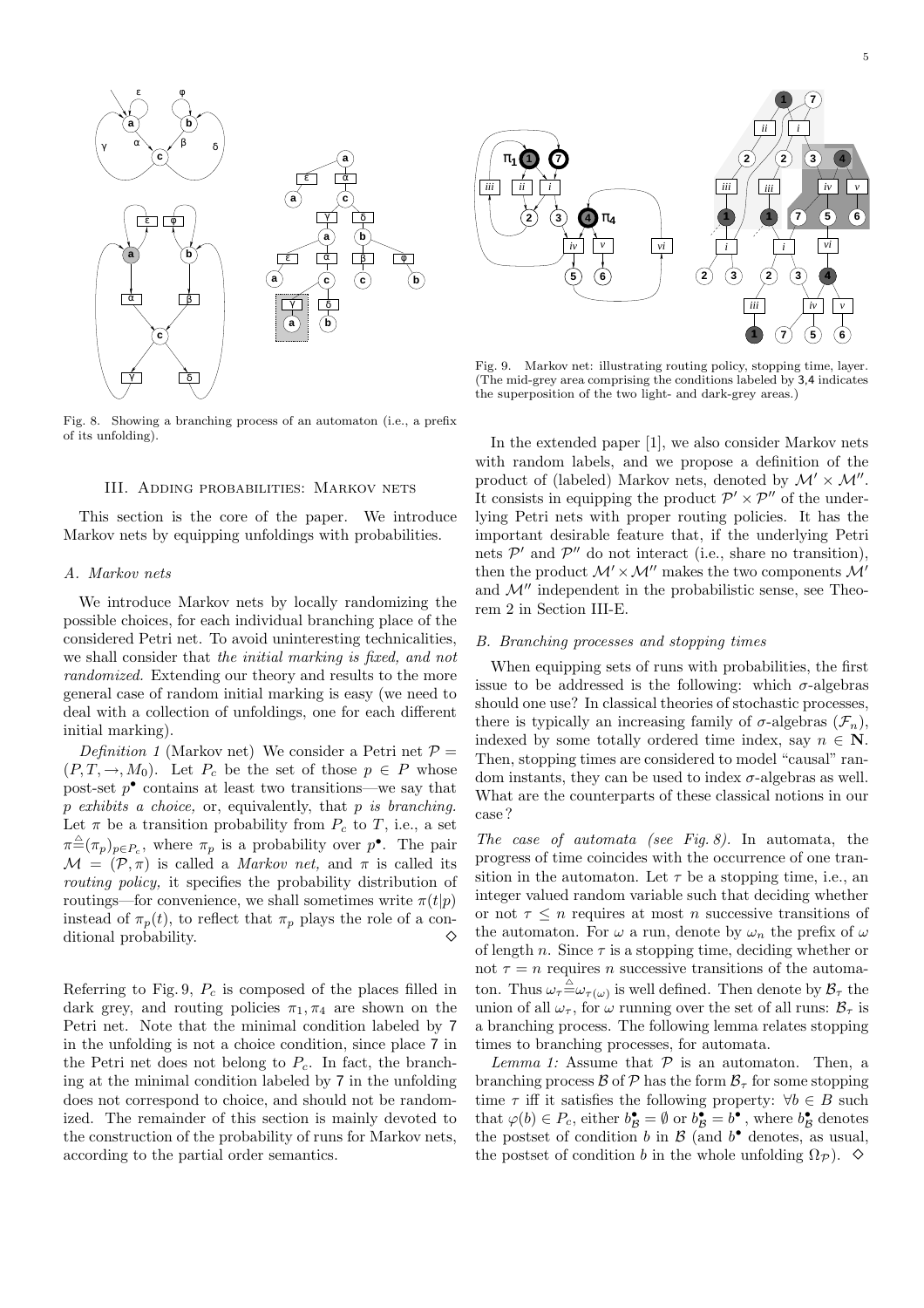In other words, stopping times coincide with branching processes such that all branching conditions have their postset either entirely inside the process or entirely outside of it.

Proof: See the Appendix (the entire branching process  $\beta$  shown in Fig. 8 possesses this property, but the branching process  $\mathcal{B}'$  obtained by removing the shaded subnet does not.)

The case of general Petri nets (cf. Fig. 9). Lemma 1 suggests the proper notion of stopping time for general Petri nets:

Definition 2 (stopping time) A branching process  $\mathcal{B} =$  $(B, E, \rightarrow, \varphi)$  is called a *stopping time* if it satisfies the following condition:  $\forall b \in B$  such that  $\varphi(b) \in P_c$ , either  $b_{\mathcal{B}}^{\bullet} = \emptyset$ or  $b_{\mathcal{B}}^{\bullet} = b^{\bullet}$ , where  $b_{\mathcal{B}}^{\bullet}$  denotes the postset of condition b in  $B.$ 

Lemma 2: The set of stopping times is stable under arbitrary intersections and unions.

Proof: Obvious.

We are now ready to introduce our concept of *layer*, as a formalization of atomic progress of time, from one stopping time to a successor.

Definition 3 (layer) Let  $\beta$  and  $\beta'$  be two stopping times such that  $1/\mathcal{B}'$  is strictly contained in  $\mathcal{B}$ , and  $2/\ell$  there exists no stopping time strictly containing  $\mathcal{B}'$  and strictly contained in  $\beta$ . We call a *layer* the following suffix of  $\beta$ :

$$
L = (\mathcal{B} \setminus \mathcal{B}') \cup {}^{\bullet}(\mathcal{B} \setminus \mathcal{B}')
$$
 (3)

where <sup>∪</sup> denotes the union of labelled graphs.

This notion is illustrated in Fig. 9, where the subnet contained in the dark grey area and having the conditions labeled by 3, 4 as minimal conditions, is a layer.

Decomposition (3) is not unique. However, if decomposition  $L = (\mathcal{B}_i \setminus \mathcal{B}'_i) \cup \bullet (\mathcal{B}_i \setminus \mathcal{B}'_i), i = 1, 2$  holds, then it also holds with  $\mathcal{B}_1 \cap \mathcal{B}_2$  and  $\mathcal{B}'_1 \cap \mathcal{B}'_2$  in lieu of  $\mathcal{B}_i$  and  $\mathcal{B}'_i$ ,  $i = 1, 2$ . Hence the set of pairs  $(\mathcal{B}, \mathcal{B}')$  for which decomposition (3) holds has a unique minimal pair, we take this pair as the canonical decomposition of layer  $L$ , and we write this canonical decomposition as follows:

$$
L = \mathcal{B}/\mathcal{B}'.
$$
 (4)

The set of all layers of the considered unfolding is denoted by  $\mathcal{L}$ . Now we collect some useful properties of  $\mathcal{L}$ . Let  $B_c$ denote the set of conditions that are branching in both P and  $\Omega_{\mathcal{P}}$ , we call them *branching conditions* in the sequel (for  $A$  a set,  $|A|$  denotes its cardinal):

$$
B_c = \{b \in B : |b^{\bullet}| > 1 \land \varphi(b) \in P_c\}.
$$
 (5)

Lemma 3:

1. Consider the following relation on  $\mathcal{L}$ :

$$
L' \prec L \quad \text{iff} \quad L = \mathcal{B}/\mathcal{B}' \text{ and } (L' \cap B_c) \subseteq \mathcal{B}'.
$$
 (6)

Then  $(\mathcal{L}, \prec)$  is a partial order.

2. Any stopping time decomposes as a union of layers having pairwise disjoint sets of events. Such a decomposition is unique, it defines a bijection between stopping times and prefixes of  $(\mathcal{L}, \prec)$ .

Proof: Obvious.

In the sequel, we identify  $\mathcal L$  with the directed acyclic graph (DAG) defined as follows: for  $L, L' \in \mathcal{L}$ , write  $L \to L'$  iff  $L \prec L'$  and  $L \cap L' \neq \emptyset$  (meaning that layers L and L' are neighbours in the unfolding).

#### C. Equipping unfoldings of Petri nets with probabilities

#### C.1 Choice-compact Petri nets.

In equipping unfoldings of Petri nets with probabilities, we are faced with two types of difficulties:

1. To obtain probability measures on unfoldings, we naturally think of using the labelling map  $\varphi$  in order to lift the routing policy π from Petri net P to its unfolding  $\Omega_{\mathcal{P}}$ . Let us make an attempt by defining  $\pi_{\Omega}(e | b) = \pi(\varphi(e) | \varphi(b)),$ for  $e \in b^{\bullet}$ . This is a sound definition if the map  $e \mapsto \varphi(e)$ , from  $b^{\bullet}$  to  $\varphi(b)^{\bullet}$ , is injective. In this case  $\pi_{\Omega}$  becomes a positive measure with total mass  $\leq 1$ , it is a probability if  $e \mapsto \varphi(e)$  is bijective. If  $e \mapsto \varphi(e)$  is not injective, we are in trouble lifting  $\pi(. | \varphi(b))$  to a transition probability from b to its postset. Now, check carefully the definition of branching processes in subsection II-B: it is stated that, for  $t = \varphi(e)$ , the two subnets  $\bullet e \to e \bullet \bullet$ and  $\bullet t \to t \bullet$ , seen as directed graphs, are isomorphic. But such a property does not hold for conditions and their pre- and postsets. This motivates the following definition of choice-conformal branching processes, namely branching processes satisfying the following condition: for all  $b \in B$ such that  $\varphi(b) \in P_c$ , the restriction to  $b^{\bullet}$  of the labelling map  $e \mapsto \varphi(e)$  is injective, from  $b^{\bullet}$  into  $\varphi(b)^{\bullet}$ .

2. The second problem is that of the finiteness of layers. In constructing our probability distribution on  $\Omega_{\mathcal{P}}$ , we need to apply a Kolmogorov extension argument, by constructing a "consistent" family of probabilities, one for each finite stopping time. Progressing from one stopping time to a next one proceeds by concatenating some layer, seen as an atomic progress of the random process under construction. The idea is to lift our routing policy  $\pi$  to a transition probability on the layer in consideration. This is easy if the considered layer involves only finitely many routings.

The above two points motivate the following definition:

Definition 4 (choice-compact)  $\mathcal{P} = (P, T, \rightarrow, M_0)$  is called choice-compact iff it satisfies the following two conditions:

1. Choice-conformalness: For each condition  $b \in B_c$ , the restriction to  $b^{\bullet}$  of the labelling map  $e \mapsto \varphi(e)$  is injective, from  $b^{\bullet}$  into  $\varphi(b)^{\bullet}$ .

2. Finiteness of layers: All layers of  $\Omega_{\mathcal{P}}$  possess only finitely many conditions that are labelled by places belonging to  $P_c$ .

Examples and counter-examples. Our running example of Fig. 9 possesses a choice-conformal unfolding. The reason is that places belonging to  $P_c$  (places 1,4 in Fig. 7–top left),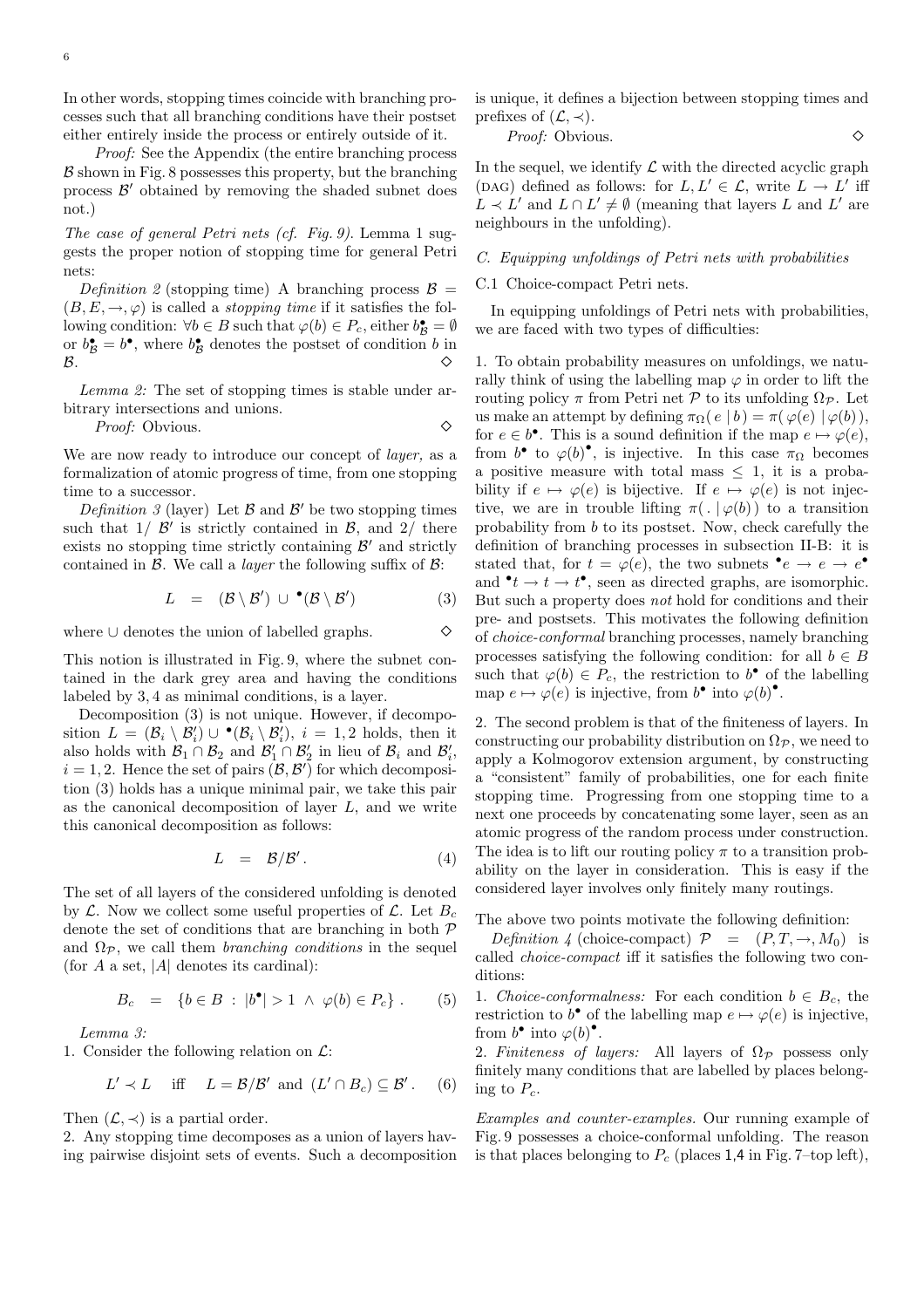and places causing branching in the unfolding due to synchronization (place 7 in Fig. 7–top left), are disjoint. Ancillary synchronizations and active choices occur in distinct sets of places. Also, our running example possesses finite layers. In fact, all layers are isomorphic to one of the two layers shown in this figure, in light and mid grey, respectively. Thus, our running example is choice-compact.

Now, Fig. 10 shows an example of a Petri net which



Fig. 10. A Petri net which has a choice-conformal unfolding but has infinite layers.

has a choice-conformal unfolding but still has infinite layers. Actually, this Petri net possesses only two stopping times, namely min $(\Omega_{\mathcal{P}})$  and the entire unfolding  $\Omega_{\mathcal{P}}$ . Hence choice-conformalness is not sufficient to guarantee the finiteness of layers. The very tricky topology of this counter-example suggests that "natural" Petri nets are very likely to possess finite layers.

#### C.2 The case of free choice Petri nets

From the above discussion, we see that we really need choice-conformalness and the finiteness of layers. This is a difficult property, not checkable directly on the Petri net, but only on the unfolding. Free choice nets are a known and simple class of Petri nets, which are choice-compact, as we will show next. Free choice nets are popular, they are regarded as an interesting intermediate class between automata and general Petri nets. For completeness, we recall the definition of free choice nets [11][5]:

Definition 5 (free choice Petri net) A Petri net  $P =$  $(P, T, \rightarrow, M_0)$  is called *free choice* if  $|p^{\bullet}| > 1$  implies that, for all  $t \in p^{\bullet}$ ,  $|\bullet t| = 1$  holds.

Lemma 4: Free choice nets are choice-compact—but the converse is not true as shown by our example of Fig. 9.

Proof: See the Appendix (in the course of this proof, we give a detailed description of the layers, for free choice nets).  $\Diamond$  C.3 Equipping choice-compact Petri nets with probabilities

For P a Petri net,  $\Omega_{\mathcal{P}}$  its unfolding,  $\omega \in \Omega_{\mathcal{P}}$ , and W a subnet of  $\Omega_{\mathcal{P}}$ , define

$$
\omega_{\mathcal{W}} \triangleq \mathbf{proj}_{\mathcal{W}}(\omega) = \omega \cap \mathcal{W}, \qquad (7)
$$

the subnet obtained by removing, from  $\omega$ , the nodes not belonging to  $W$ .

Any stopping time  $\beta$  is the union of all its maximal configurations. Such configurations represent partial runs  $\omega_B$ . Continuing  $\omega_B$  proceeds by randomly selecting the next transition. The idea is that this choice shall be governed by the transition probability  $\pi$ . We formalize this next. Consider

$$
L_c \triangleq \{b \in L \cap B_c : b^{\bullet} \subseteq L\}
$$
  

$$
\mathcal{L}_c \triangleq \{L \in \mathcal{L} : L_c \neq \emptyset\},\
$$

i.e.,  $\mathcal{L}_c$  is the set of all layers involving branching. Clearly, only layers belonging to  $\mathcal{L}_c$  need to be randomized.

Using the generic notation  $(7)$ , we identify layer L with its set of "local runs"  $v_L$ , where  $v \in \Omega_{\mathcal{P}}$  ranges over the set of runs which traverse L, i.e., satisfy  $v_L \neq \emptyset$ . Fix a prefix  $\omega_{\mathcal{B}'},$  where  $L = \mathcal{B}/\mathcal{B}'$ , and write

$$
\omega_{\mathcal{B}'} \odot v_L \,, \tag{8}
$$

to denote that  $v<sub>L</sub>$  is a non-empty continuation of  $\omega_{\mathcal{B}}$ ; note that we may have  $v \neq \omega$ .

For  $L \in \mathcal{L}_c$ , we shall now define the conditional distribution  $\mathbf{P}_{L}^{\pi}(v_L | \omega_{\mathcal{B}})$ , for  $\omega_{\mathcal{B}}$  fixed and  $v_L$  ranging over the set of local runs such that:

$$
[v_L \neq \emptyset] \quad \wedge \quad [\omega_{\mathcal{B}'} \odot v_L]. \tag{9}
$$

For  $v_L$  satisfying (9), set

$$
\mathbf{P}_L^{\pi}(v_L \mid \omega_{\mathcal{B}'}) = \frac{1}{C_L} \prod_{b \in L_c \cap v_L} \pi(\varphi(e) \mid \varphi(b)) \quad (10)
$$

where e is the unique event belonging to  $b^{\bullet} \cap v_L$ , and  $C_L$  is a normalizing constant depending on L and  $\omega_{\mathcal{B}}$ , to ensure that  ${\bf P}^{\pi}_L$  is a probability. Since  ${\mathcal P}$  is choice-compact:  $1/$  its layers are finite and thus  $L_c$  and  $C_L$  are both finite, hence the product in (10) is well defined, and  $2/\varphi$  is a bijection from  $b^{\bullet}$  onto  $\varphi(b)^{\bullet}$ , hence the term  $\pi(\varphi(e) | \varphi(b))$  is well defined. Thus the right hand side of (10) is well defined.

We are now ready to define the restriction of our desired probability to a stopping time  $\mathcal{B}$ , we denote this probability by  $\mathbf{P}_{\mathcal{B}}^{\pi}$ . By statement 2 of lemma 3, every stopping time  $\beta$  decomposes as a union of layers having pairwise disjoint sets of events. Set  $\mathcal{L}_B \triangleq \{L \in \mathcal{L}_c : L \subseteq \mathcal{B}\}$ , and

$$
\mathbf{P}_{\mathcal{B}}^{\pi}(\omega_{\mathcal{B}}) = \prod_{\substack{L \in \mathcal{L}_{\mathcal{B}} \\ \omega_L \neq \emptyset}} \mathbf{P}_{L}^{\pi}(\omega_{L} \mid \omega_{\mathcal{B}'}).
$$
(11)

Recall that  $\omega_{\mathcal{B}}$  denotes the restriction of  $\omega$  to  $\mathcal{B}'$ , and note that it always holds that  $\omega_{\mathcal{B}'} \odot \omega_L$ , since we consider projections of the same  $\omega$ , and L is a continuation of  $\mathcal{B}'$ . Hence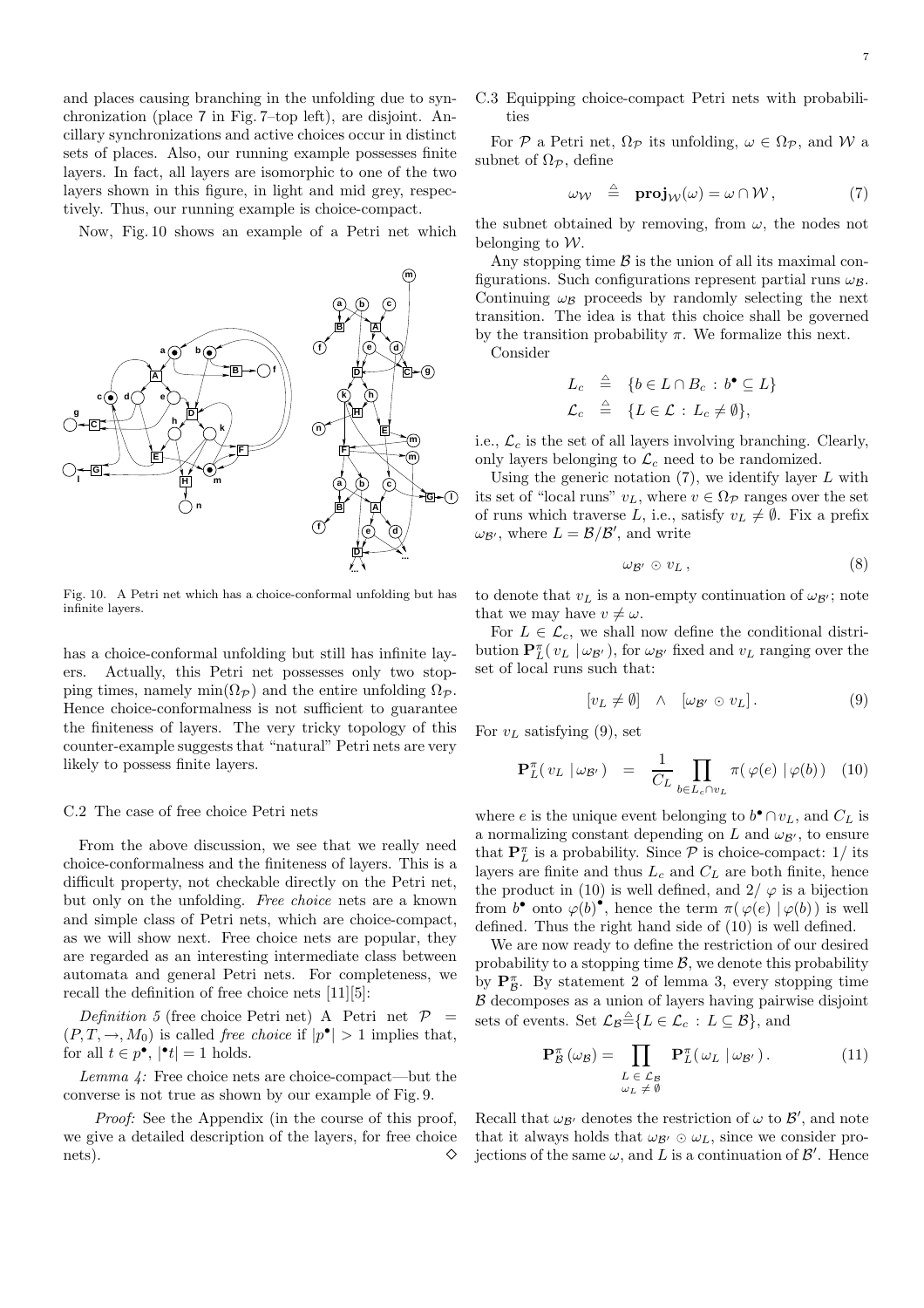the terms  $\mathbf{P}_{L}^{\pi}(\omega_{L} | \omega_{\mathcal{B'}})$  on the right hand side of (11) are well defined. Now we claim that, if  $\mathcal{B}' \sqsubseteq \mathcal{B}$ , then:

$$
\mathbf{P}_{\mathcal{B}'}^{\pi}(\omega_{\mathcal{B}'}) = \sum_{v : v_{\mathcal{B}'} = \omega_{\mathcal{B}'}} \mathbf{P}_{\mathcal{B}}^{\pi}(v_{\mathcal{B}}) , \qquad (12)
$$

Applying (12) with  $\mathcal{B}' = \min(B)$  shows in particular that formula (11) actually defines a probability, since the left hand side of  $(12)$  yields 1 in this case. Formula  $(12)$  expresses that the family  $\mathbf{P}_{\mathcal{B}}^{\pi},$  where  $\mathcal{B}$  ranges over the set of choice-conformal branching processes of  $P$ , forms a *projec*tive family of probability distributions. By Kolmogorov's extension theorem [25] (see [1] for a detailed proof), there exists a unique probability  $\mathbf{P}^{\pi}$  over the projective limit of the choice-conformal  $\mathcal{B}$ 's, this projective limit identifies with  $\Omega_{\mathcal{P}}$ . This construction defines a unique probability  $\mathbf{P}^{\pi}$  over  $\Omega_{\mathcal{P}}$ .

Hence it remains to justify (12). By induction, it is enough to show (12) for B and B' related by  $L = \mathcal{B}/\mathcal{B}'$ , for some layer  $L \in \mathcal{L}_c$ . Decompose  $v_{\mathcal{B}}$  into  $v_{\mathcal{B}} = \omega_{\mathcal{B}'} \bullet v_L$ , meaning that  $v_L$  is a continuation of  $\omega_{\mathcal{B}}$  and  $v_{\mathcal{B}}$  is the extension of  $\omega_{\mathcal{B}}$  by  $v_L$ . By (11) we have

$$
\omega_{\mathcal{B}'} \odot v_L \ \Rightarrow \ \mathbf{P}_{\mathcal{B}}^{\pi} \left( v_{\mathcal{B}} \right) = \mathbf{P}_{\mathcal{B}'}^{\pi} \left( \omega_{\mathcal{B}'} \right) \times \mathbf{P}_{L}^{\pi} \left( v_L \mid \omega_{\mathcal{B}'} \right) ,
$$

hence it remains to prove that  $\sum_{v_L \,:\, \omega_{\mathcal{B}'} \odot v_L} \mathbf{P}^{\pi}_L(v_L \mid \omega_{\mathcal{B}'})$  $= 1$ . But this results immediately from formula (10) since  ${\bf P}^{\pi}_L$  is a probability. This finishes the construction of  ${\bf P}^{\pi}$ .

Some comments are in order about the present construction, versus that of [31]. The construction of [31] applies to free choice conflicts only, whereas ours is more general. It uses no Kolmogorov's extension argument, but rather performs a direct construction of the probability on a field generating the whole  $\sigma$ -algebra on the unfolding, and then invokes a basic extension theorem from measure theory. The resulting proof is long, like ours, and it is more technical. Our proof uses our notion of stopping time, which turns out to be required anyway for the Markov property we investigate next—the latter topic is not considered in [30][31].

Running example, continued. Let us provide explicit formulas for our running example of Fig. 9. Referring to this figure, set  $\mathcal{B}_0 = \min(\Omega_{\mathcal{P}})$ , and denote by  $L_1$  and  $L_2$  the two layers in light and mid grey, respectively, and let  $B_1 = L_1$ and  $\mathcal{B}_2 = \mathcal{B}_1 \cup L_2$  be the two corresponding stopping times. The two layers  $L_1$  and  $L_2$  contain local runs, we denote them by  $w_{L_i}^j$ . We list them here as unions of graphs using the labels from Fig. 9:

$$
\varphi(w_{L_1}^1) = (7) \cup (1) \rightarrow ii \rightarrow (2) \rightarrow iii \rightarrow (1) \n\varphi(w_{L_1}^2) = (1,7) \rightarrow i \rightarrow (2,3) \cup (2) \rightarrow iii \rightarrow (1) \n\varphi(w_{L_2}^1) = (3,4) \rightarrow iv \rightarrow (7,5) \cup (4) \rightarrow vi \rightarrow (5) \n\varphi(w_{L_2}^2) = (4) \rightarrow v \rightarrow (6)
$$

Layer  $L_1$  can continue any co-set labeled by 1,7; thus referring to formula (10), we have:

$$
\mathbf{P}_{L_1}^{\pi} \left( w_{L_1}^1 \middle| \omega_{B_0} = \omega_0 \right) = \pi(i|1) \n\mathbf{P}_{L_1}^{\pi} \left( w_{L_1}^2 \middle| \omega_{B_0} = \omega_0 \right) = \pi(i|1)
$$
\n(13)

$$
\mathbf{P}_{L_2}^{\pi} \left( w_{L_2}^1 \middle| \omega_{B_1} = w_{L_1}^1 \right) = 0 \n\mathbf{P}_{L_2}^{\pi} \left( w_{L_2}^2 \middle| \omega_{B_1} = w_{L_1}^1 \right) = 1
$$
\n(14)

$$
\mathbf{P}_{L_2}^{\pi} \left( w_{L_2}^1 \middle| \omega_{\mathcal{B}_1} = w_{L_1}^2 \right) = \pi(iv|4) \n\mathbf{P}_{L_2}^{\pi} \left( w_{L_2}^2 \middle| \omega_{\mathcal{B}_1} = w_{L_1}^2 \right) = \pi(v|4) \quad (15)
$$

where  $\omega_0 = \min(\Omega_B)$ . Since all runs begin with  $\omega_0$ , the conditioning in (13) is trivial and could be omitted. Layer  $L_2$  is a continuation of  $\mathcal{B}_1 = L_1$ . For runs beginning with  $\omega_{\mathcal{B}_1} = w_{L_1}^1$  as a prefix, the only possible continuation is  $w_{L_2}^2$ , this justifies formula (14). For runs beginning with  $\omega_{\mathcal{B}_1} = w_{L_1}^2$  as a prefix, two extensions, by  $w_{L_2}^j, j = 1, 2$  are possible, and formula (15) follows.

The possible prefixes within  $\mathcal{B}_2$  are given by  $\omega_{\mathcal{B}_2}^{i,j} \triangleq w_{L_1}^i \cup$  $w_{L_2}^j$ , for  $i, j = 1, 2$ , and we have—note that  $\mathbf{P}_{\mathcal{B}_2}^{\pi}$  is indeed a probability:

$$
\mathbf{P}_{\mathcal{B}_2}^{\pi}(\omega_{\mathcal{B}_2}^{1,1}) = \pi(ii|1) \times 0 \qquad \mathbf{P}_{\mathcal{B}_2}^{\pi}(\omega_{\mathcal{B}_2}^{1,2}) = \pi(ii|1) \times 1
$$
\n
$$
\mathbf{P}_{\mathcal{B}_2}^{\pi}(\omega_{\mathcal{B}_2}^{2,1}) = \pi(i|1) \times \pi(iv|4) \qquad \mathbf{P}_{\mathcal{B}_2}^{\pi}(\omega_{\mathcal{B}_2}^{2,2}) = \pi(i|1) \times \pi(v|4)
$$

Discarding the prefixes having zero probability, we find three possible prefixes, with respective probabilities  $\pi(ii|1), \pi(i|1) \times \pi(iv|4), \pi(i|1) \times \pi(v|4)$ . We insist that this is different from randomizing firing sequences, we rather randomize "firing sequences up to interleavings".

#### D. The Markov property

We first define the  $\sigma$ -algebras of past, present, and future. Using notation (7), we consider the following equivalence relation on  $\Omega_{\mathcal{P}}$ :

$$
\omega \sim_{\mathcal{W}} \omega' \text{ iff}
$$
  
\n
$$
\omega_{\mathcal{W}} \text{ and } \omega'_{\mathcal{W}} \text{ are isomorphic,}
$$
  
\nwhen seen as labelled graphs. (16)

Note that definition (16) for the relation  $\sim_W$  simplifies when  $W$  is a branching process, since isomorphism reduces to equality in this case. Then we define the  $\sigma$ -algebra  $\mathcal{F}_{W}$ as follows:

$$
A \in \mathcal{F}_{\mathcal{W}} \quad \text{iff} \quad \begin{array}{c} \omega \in A \\ \omega' \sim_{\mathcal{W}} \omega \end{array} \bigg\} \Rightarrow \omega' \in A \, . \tag{17}
$$

Consider  $\beta$  a stopping time, and denote by  $\beta_+$  the suffix of  $\Omega_{\mathcal{P}}$  equal to:

$$
\mathcal{B}_{+} = (\Omega_{\mathcal{P}} \setminus \mathcal{B}) \cup \bullet (\Omega_{\mathcal{P}} \setminus \mathcal{B}), \qquad (18)
$$

where ∪ denotes the union of labelled graphs.  $\mathcal{B}_+$  is to be interpreted as the *future* of  $\beta$ . Then we set

$$
X_{\mathcal{B}} = \mathcal{B} \cap \mathcal{B}_{+}, \tag{19}
$$

and we call it the *present* of  $\beta$ . Accordingly, the  $\sigma$ -algebras of past, present, future are, respectively:

$$
\mathcal{F}_{\mathcal{B}}, \quad \mathcal{X}_{\mathcal{B}} \triangleq \mathcal{F}_{X_{\mathcal{B}}} \quad \mathcal{F}_{\mathcal{B}}^+ \triangleq \mathcal{F}_{\mathcal{B}_+} \,, \tag{20}
$$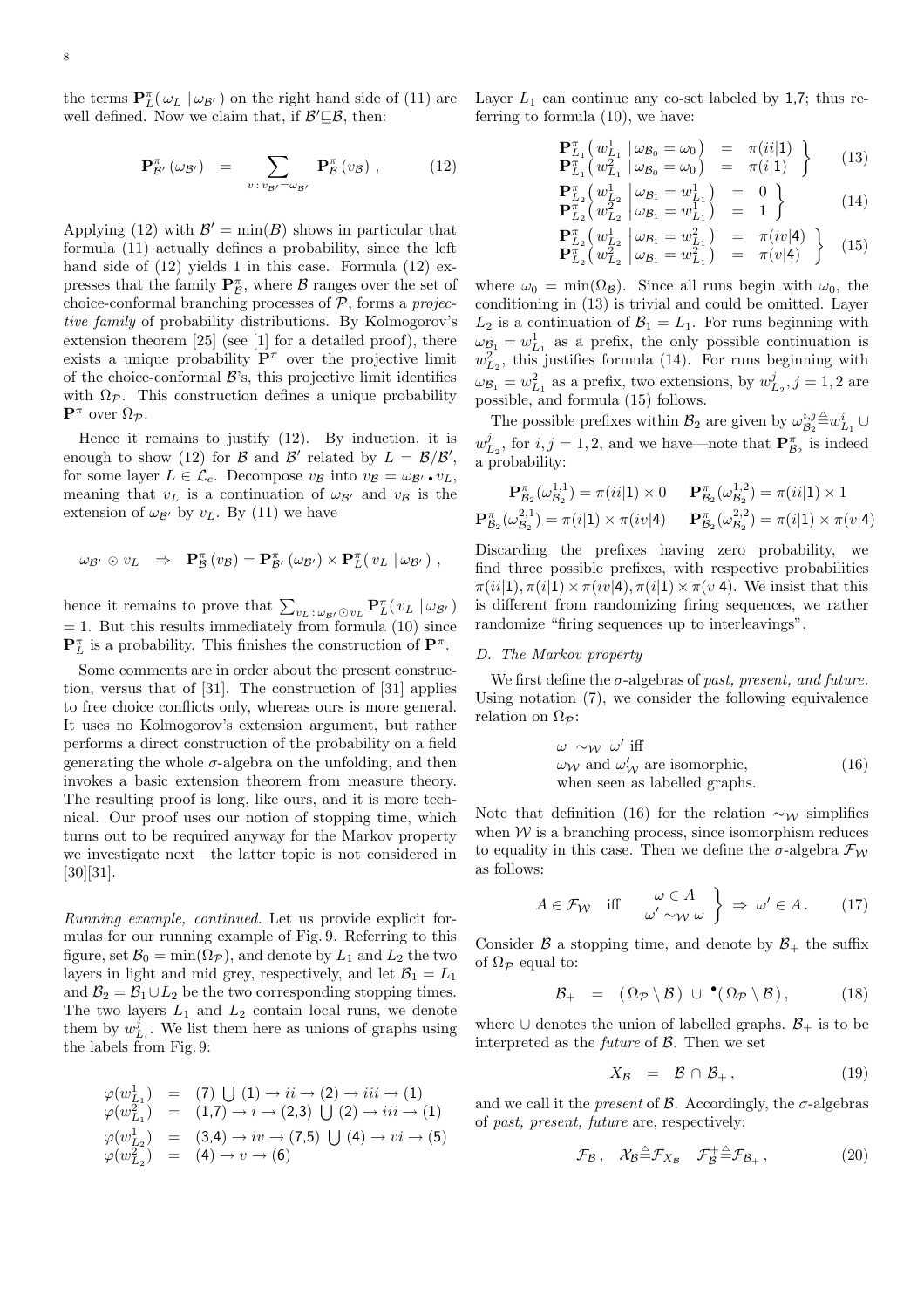where the generic definition (17) was used. Note that the present  $X_B$  consists of sets of conditions that are either mutually concurrent or in conflict, but not causally related.

The example of Fig. 11 is an interesting illustration of



Fig. 11. Past, present, and future.

our Markov property. In this figure, we show an unfolding. The "past" area depicts a stopping time, we call it  $\beta$ . The "future" area depicts  $\mathcal{B}_+$ . Hence the present  $X_{\mathcal{B}}$  consists of the two conditions d,e. Now, the exit cut containing d (resp. e) is  $\{c,d\}$  (resp.  $\{a,e\}$ )—by exit cut, we mean the cut by which the configuration containing d (resp. e) exits  $\beta$ . Thus the present  $X_{\beta}$  is smaller than the set of exit cuts of  $\beta$  it defines. In fact, conditions a,b belonging to these cuts are useless for predicting the future! This illustrates once again that our model takes deep advantage of the underlying concurrency. We are now ready to state our theorem.

Theorem 1 (strong Markov property) Future and past are conditionally independent, given the present:

$$
\forall B \in \mathcal{F}_{\mathcal{B}}^+ : \mathbf{P}^{\pi}(B|\mathcal{F}_{\mathcal{B}}) = \mathbf{P}^{\pi}(B|\mathcal{X}_{\mathcal{B}}).
$$
 (21)  
Since all  $\mathcal{B}$  we consider are stopping times, formula (21) is

in fact a strong Markov property.

*Proof:* See the Appendix. ◇

#### E. In Markov nets, concurrency matches stochastic independence

Theorem 2 (conditional independence of layers) Consider the partial order  $(\mathcal{L}, \prec)$  introduced in lemma 3, and let  $L_1 \neq L_2$  be two layers such that neither  $L_1 \prec L_2$  nor  $L_2 \prec L_1$  holds. Denote by  $\beta$  the minimal stopping time such that  $L_i$  is a continuation of  $\beta$  for  $i = 1, 2$  (such a B exists). Then the two  $\sigma$ -algebras  $\mathcal{F}_{L_1}$  and  $\mathcal{F}_{L_2}$  are conditionally independent given  $\mathcal{F}_{\mathcal{B}}$ , meaning that, for  $A_i \in \mathcal{F}_{L_i}$ ,  $i = 1, 2$ , we have

$$
\mathbf{P}^{\pi}(A_1 \cap A_2 | \mathcal{F}_{\mathcal{B}}) = \mathbf{P}^{\pi}(A_1 | \mathcal{F}_{\mathcal{B}}) \times \mathbf{P}^{\pi}(A_2 | \mathcal{F}_{\mathcal{B}})
$$
 (22)  
Proof: See [1].

Note that, if  $\mathcal P$  is an automaton, then (22) boils down to  $0 = 0$  and our theorem is trivial (this is why no such result was stated for stochastic automata). Now, if layers  $L_1$  and  $L_2$  are concurrent, then  $A_1 \cap A_2 \neq \emptyset$  and the theorem is non trivial. It expresses that concurrent continuations are conditionally independent, given the past.

Running example, continued. Our running example of Fig. 9 is too small to illustrate theorem 2, because it does not exhibit enough concurrency. However, if we apply theorem 2 to Fig. 6–bottom, we derive that the two noninteracting parts of  $P$  are probabilistically independent. This was our second requirement, when discussing Fig. 6.

#### IV. Handling general safe nets

This section is devoted to the analysis of Petri nets which are not choice-compact. We will show how to make such nets free choice, and hence choice-compact. In Fig. 12 we



Fig. 12. Two examples that are not free choice.

show two Petri nets, for further discussion in the sequel. None of them is choice-compact, but we still wish to investigate how they can be randomized.

#### A. Using pre-selection

Pre-selection has been proposed as a way to transform a net exhibiting constrained choice into another net which is free choice. It consists in breaking the output branches of a place exhibiting constrained choice, by inserting, on each branch, a pair { transition  $\rightarrow$  place }. Pre-selection separates blocking from synchronization. We illustrate the use of this technique on the Petri nets of the Fig. 12, the result is shown in Fig. 13. The nets of Fig. 12 (a) and (b),



Fig. 13. Making the nets of Fig. 12 free choice, using preselection.

are modified, in Fig. 13 (a) and (b) respectively, by enforcing preselection: dummy transitions and places are added,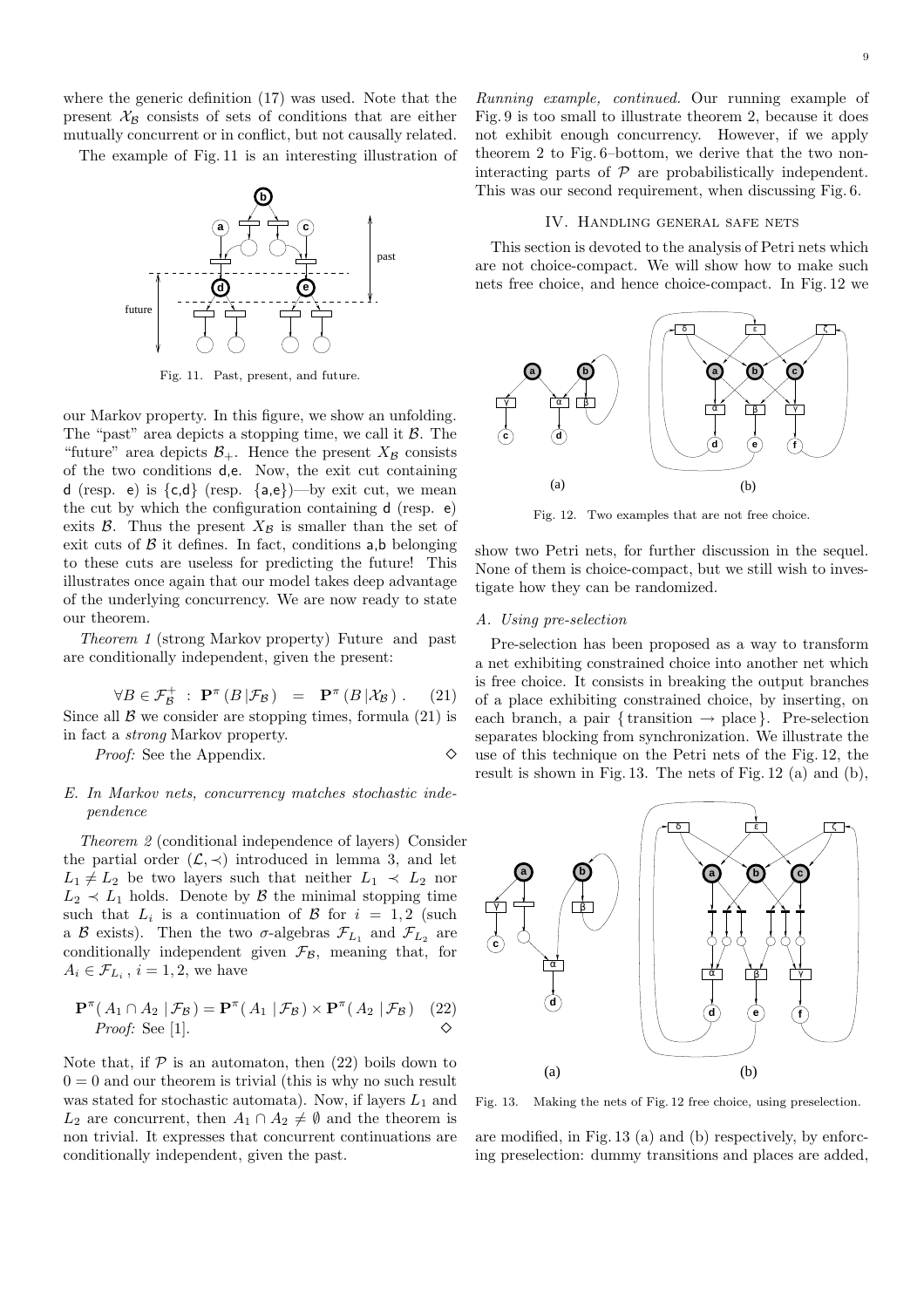they are figured by small boxes and circles. We formalize this construction next.

Pre-selection. We are given a net  $P$  with its set  $P_c$  of places exhibiting choice, and let  $\Omega_{\mathcal{P}} = (B, E, \rightarrow, \varphi)$  be its unfolding. Consider the following relation  $\mathcal{C}_c \subseteq (B \times E) \times (P \times T)$ :

$$
((b, e), (p, t)) \in \mathcal{C}_c \quad \text{iff} \quad\n\begin{cases}\n p \in P_c \\
e \in b^\bullet \\
\varphi(b) = p \quad , \quad \varphi(e) = t\n\end{cases} \tag{23}
$$

Fix  $b, p, t$ , and suppose that:

the set 
$$
\{e \mid ((b, e), (p, t)) \in C_c\}
$$
 has cardinal > 1. (24)

Then,

replace the branch 
$$
p \to t
$$
, in the flow relation of  $\mathcal{P}$ ,  
by the path  $p \to t_{p,t} \to p_{p,t} \to t$ , (25)

where  $(t_{p,t}, p_{p,t})$  is a pair of new (dummy) transition and place which we add to the original net  $P$ . In other words, if some condition labelled by a branching place  $p$  has at least two different events in its postset that are labelled by the same transition, then we add a pair of dummy transition and place to each outgoing branch of place  $p$  in net  $P$ . Note that this new dummy place exhibits no choice, and therefore we do not need to modify the transition probability  $\pi(t | p)$ . Performing this for each case in which (24) holds, we construct a free choice net  $\hat{\mathcal{P}}$ , for which condition (24) never holds. Applying to  $\widehat{\mathcal{P}}$  the theory of Section III-C, we get an extended probability space

$$
\left\{\widehat{\Omega}_{\mathcal{P}}, \widehat{\mathcal{F}}, \widehat{\mathbf{P}}^{\pi}\right\} \tag{26}
$$

where  $\pi$  is as before, we call it the *extended Markov net*<sup>2</sup> associated with  $P$ . Of course, a natural question is: how to take advantage of this extended Markov net in defining a probabilistic version of the original net  $\mathcal{P}$ ? We investigate this next.

Relation between the extended Markov net, and the original net. One may guess that erasing, in the extended unfolding  $\Omega$ <sub>P</sub>, dummy conditions and events, would yield again  $\Omega$ <sub>P</sub>. This may not be the case, however. In fact, since preselection has been performed, there are in general maximal configurations belonging to  $\Omega_{\mathcal{P}}$ , which terminate at dummy conditions. Erasing dummy conditions and events in such a configuration may yield either a maximal configuration of  $\Omega_{\mathcal{P}}$ , or a *prefix* of a maximal configuration of  $\Omega_{\mathcal{P}}$ . This means that erasing, in the extended unfolding  $\widehat{\Omega}_{\mathcal{P}}$ , dummy conditions and events, yields in general an additional set of partial runs. Hence the so obtained set is larger than  $\Omega_{\mathcal{P}}$ , seen as a set of runs. We shall investigate this situation later, but we first discuss the case in which such an artifact does not occur.

Consider the extended Petri net  $\widehat{\mathcal{P}}$ , its unfolding  $\widehat{\Omega}_{\mathcal{P}}$  possesses "dummy" paths, themselves labelled by paths of the form (25). Denote these paths by  $b_p \rightarrow e_{p,t} \rightarrow b_{p,t}$ , where  $\varphi(b_n) = p, \varphi(e_t) = t$ . Assume for the moment that:

Assumption 1: Replacing, in  $\Omega_{\mathcal{P}}$ , the path  $b_p \rightarrow e_{p,t} \rightarrow$  $b_{p,t}$  by the single node  $b_p$ , defines a map  $\Psi : \widehat{\Omega}_{\mathcal{P}} \mapsto$  $\Omega_{\mathcal{P}}$ , (where  $\widehat{\Omega}_{\mathcal{P}}$  and  $\Omega_{\mathcal{P}}$  are seen as sets of runs) which is measurable, from  $\widehat{\mathcal{F}}$  to  $\mathcal{F}$ .

Note that in this case, the map  $\Psi$  may or may not be one-to-one, but, clearly, it is onto. Then

$$
\{\Omega_{\mathcal{P}}, \mathcal{F}, \mathbf{P}^{\pi}\}, \quad \text{where} \quad \mathbf{P}^{\pi} = \mathbf{\Psi}^{-1} \left(\widehat{\mathbf{P}}^{\pi}\right), \qquad (27)
$$

is a probability space, we can define it as the Markov net *generated by*  $\pi$  *on*  $\mathcal{P}$ . A characterization of the safe nets  $P$  for which assumption 1 holds true is given in Lemma 5 below.

An example and a counter-example of Petri net satisfying assumption 1 are shown in Fig. 14, (a) and (b), respectively. In this figure, we show the unfoldings of the nets shown in



Fig. 14. Showing the unfoldings of the nets of figures 12/13, (a) and (b), respectively. Unfolding (a) satisfies assumption 1, whereas unfolding (b) does not.

Fig. 13, (a) and (b), respectively. It turns out that  $\Psi$  is a one-to-one map from  $\Omega_{\mathcal{P}}$  to  $\Omega_{\mathcal{P}}$ , for the unfolding (a). However,  $\Psi$  does not result in a map from  $\widehat{\Omega}_{\mathcal{P}}$  to  $\Omega_{\mathcal{P}}$ , for the unfolding (b). Indeed, after applying pre-selection for

<sup>2</sup>The term "extended" used here should not be confused with its use in "extended free choice".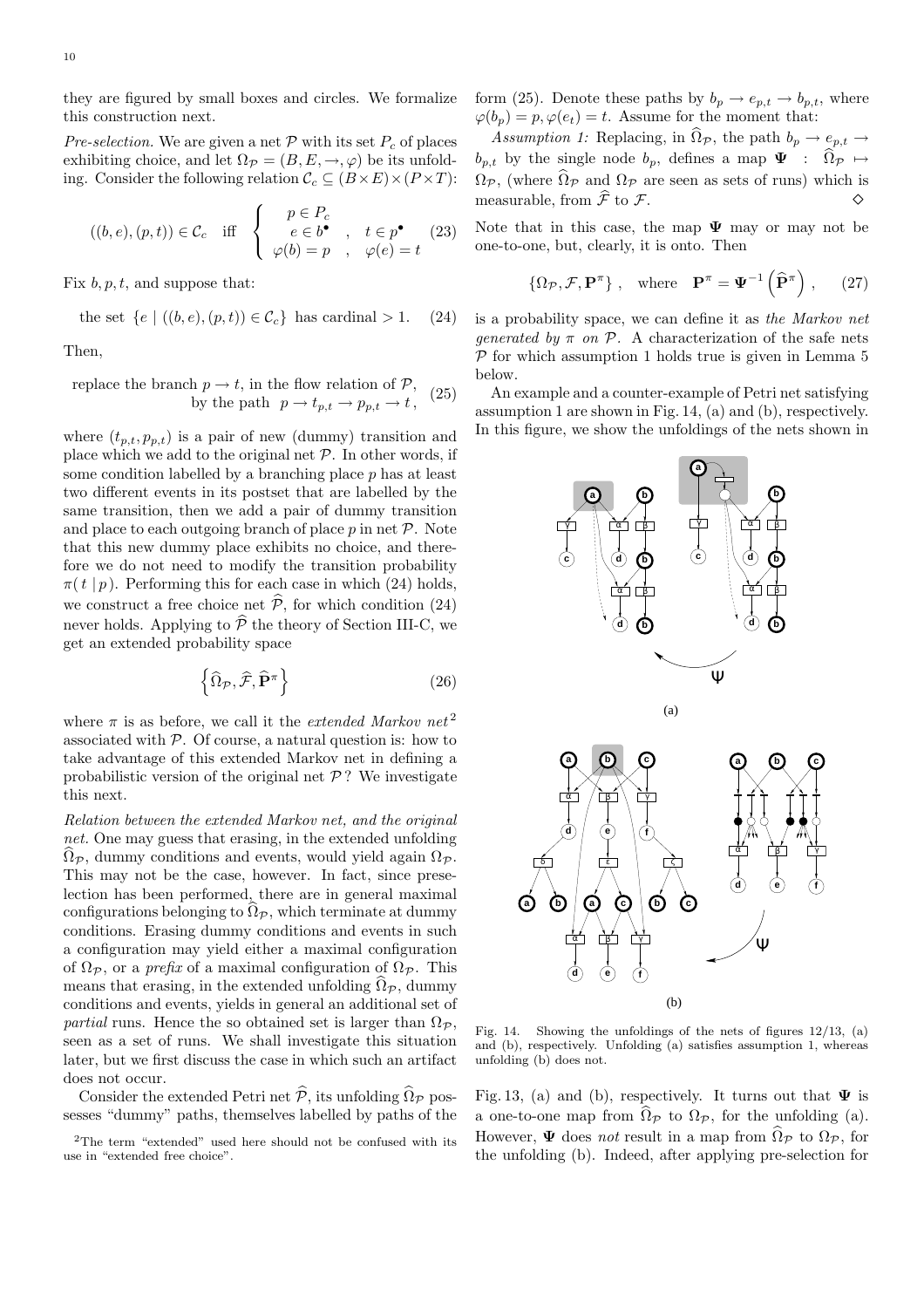example (b), the three conditions in black in the unfolding constitute a maximal coset, and therefore constitute the termination of some finite configuration. This configuration is blocked at dummy, additional conditions, and therefore  $\Psi$  maps it to a configuration which is the *strict* prefix of some run of the original net. This strict prefix is not a run, hence  $\Psi$  does not define a map from  $\Omega_{\mathcal{P}}$  to  $\Omega_{\mathcal{P}}$ . We formalize this next.

#### B. How to check if pre-selection fails to work: doubly complete prefix

In this subsection we analyze how to check assumption 1. This is not obvious, as this assumption is formulated in terms of the unfoldings, which are infinite objects. Our objective is to provide an effective criterion to check this assumption. The following lemma is useful, as a first step toward achieving this objective:

Lemma 5: Assumption 1 is violated iff there exists  $\hat{\omega} \in$  $\Omega_{\mathcal{P}}$ , satisfying the following conditions:

(i) some maximal node of  $\hat{\omega}$  is a dummy condition, and (ii) if  $\omega_d$  denotes the configuration obtained by erasing,

in  $\hat{\omega}$ , the maximal dummy conditions and corresponding dummy events, then  $\omega_d$  possesses another extension  $\hat{\omega}' \in \hat{\Omega}$  $\Omega_{\mathcal{P}}$  with no maximal dummy conditions.

Proof: We first prove the "if" part. Due to (ii), removing the dummy conditions and events from maximal configuration  $\hat{\omega}'$  yields a maximal configuration  $\omega' \in \Omega_{\mathcal{P}}$ . On the other hand, performing the same for  $\hat{\omega}$  yields a strict sub-configuration of the same  $\omega'$ ,

we call it 
$$
\omega_d
$$
. (28)

Hence  $\omega_d$  is not a maximal configuration of the unfolding of P, and is therefore not an element of  $\Omega_{\mathcal{P}}$ . In fact, our operation maps elements of the extended net to not necessarily maximal configurations of the original net. Hence assumption 1 is violated.

To prove the "only if" part, we proceed by contradiction. Assume first that condition (i) is not satisfied. Then clearly assumption 1 holds true—in this case, the map  $\Psi$  is oneto-one. Next, assume that (i) is satisfied, but (ii) is not. Then all proper extensions of  $\omega_d$  possess maximal dummy places. Hence all such maximal configurations of  $\hat{\Omega}_{\mathcal{P}}$  are mapped to  $\omega_d$ , thus  $\omega_d$  is a maximal configuration of  $\Omega_{\mathcal{P}}$ . Again, assumption <sup>1</sup> holds true in this case.

Complete prefixes, and doubly complete prefixes. We are still not happy, since lemma 5 remains formulated in terms of unfoldings and runs. We shall use the concept of complete prefix and its new related notion we propose here, we call it the doubly complete prefix. McMillan [24] and, later, Esparza and Römer [14], have shown that reachability properties of Petri net unfoldings are revealed by some finite prefixes of them, called complete:

Definition  $\theta$  (finite complete prefix) We say that a branch ing process  $\beta$  of a Petri net  $\beta$  is *complete* if, for every reachable marking  $M$  of  $P$ , and for every transition  $t$  enabled by  $M$ , there exists a cut **c** of  $\beta$  labelled by  $M$  (i.e.,  $M$  is represented in  $\mathcal{B}$ ), and there exists an event  $e \in \mathbf{c}^{\bullet}$  which is labelled by t (i.e., t is represented by e).  $\diamond$ 

It has been proved by McMillan [24] that finite complete prefixes exist for every Petri net unfolding, and Esparza and Römer [14] have provided an efficient algorithm for computing a complete prefix, which is minimal in some sense detailed in this reference. This minimal complete prefix of Petri net  $P$  is denoted by  $B_{\mathcal{P}}$ .

Unfortunately, complete prefixes are not enough in general to check Assumption 1, or, equivalently, the two conditions of Lemma 5. We need to consider the doubly complete prefix, which is described informally as follows. Take the complete prefix, and make enough copies of it. The initial marking is represented by the minimal cut of the prefix, and also by some other cuts, lying at the "exit boundary" of the prefix. Re-paste a copy of the complete prefix at each "exit" cut representing the initial marking, this yields the doubly complete prefix.

This construction is illustrated in Fig. 15. In this fig-



Fig. 15. Doubly complete prefix. Note that only one instance of the branch  $a \rightarrow \gamma \rightarrow c$  is kept after re-pasting.

ure, we show a Petri net (top-left) and its complete prefix (top-right). In this complete prefix, there are two cuts associated with the marking  $a,b$ : the minimal cut, and one of the exit cuts. In the bottom-left diagram, we show two copies of the complete prefix. The minimal cut of the second copy is superimposed on the exit cut of the first copy, this is depicted by the two grey thick links. Then, the two branches  $a \rightarrow \gamma \rightarrow c$  are also superimposed, this yields the doubly complete prefix shown in the bottom-right diagram.

Let us formalize this construction. Let  $P$  be a Petri net and let  $\mathcal{B}_{\mathcal{P}}$  a minimal complete prefix. In what follows we write  $\beta$  instead of  $\beta_{\mathcal{P}}$  for the sake of clarity. For M a reachable marking of  $P$ , we denote by  $P_M$  the Petri net obtained by substituting  $M$  for the initial marking  $M_0$  in  $P: \mathcal{P}_M = (P, T, \rightarrow, M);$  denote by  $\mathcal{B}_M$  a minimal complete prefix of  $\mathcal{P}_M$  (hence  $\mathcal{B} = \mathcal{B}_{M_0}$ ), and denote by  $\varphi_M$  the homomorphism defining the unfolding of Petri net  $\mathcal{P}_M$ . For each reachable marking M of  $P$ , denote by  $C_M$  the set of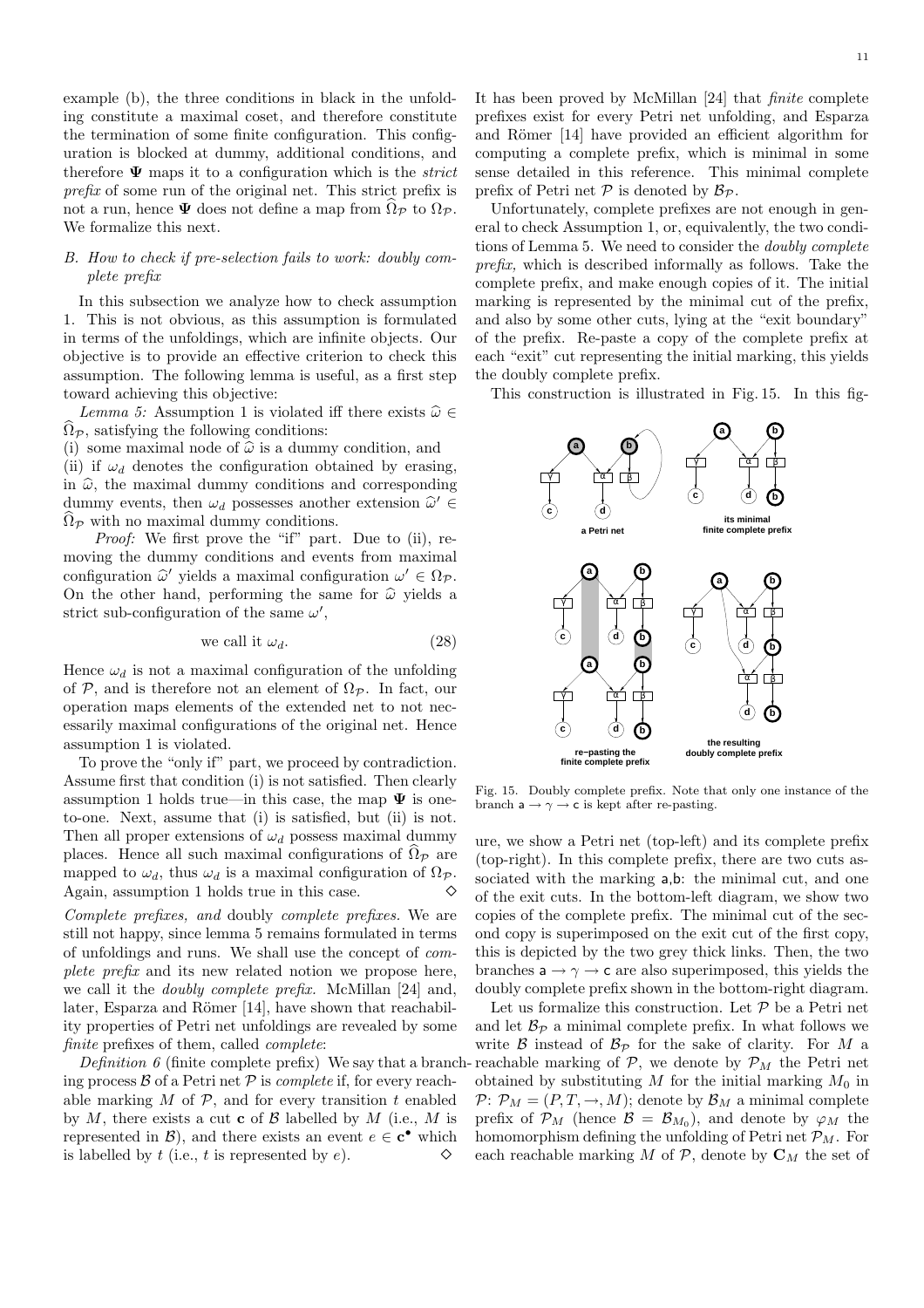the cuts contained in  $\mathcal{B}$  which represent  $M$ ,  $\mathbf{C}_M$  is non empty since B is complete. For each  $c \in \mathbb{C}_M$ , the following formulas define an injective homomorphism  $\psi_{\mathbf{c}} : \mathcal{B}_M \mapsto$  $\Omega_{\mathcal{P}}$ :

$$
\psi_{\mathbf{c}}(\min(\mathcal{B}_M)) = \mathbf{c} , \quad \varphi(\psi_{\mathbf{c}}(n)) = \varphi_M(n) ,
$$
  

$$
\psi_{\mathbf{c}}({\bf e}) = {\bf e}(\psi_{\mathbf{c}}(e)) , \quad \psi_{\mathbf{c}}(e^{\bullet}) = (\psi_{\mathbf{c}}(e))^{\bullet} .
$$
 (29)

Finally, we set

$$
\mathcal{B}_{\mathcal{P}}^2 = \bigcup_{M \, : \, \text{ reachable marking}} \psi_{\mathbf{c}}(\mathcal{B}_M) \qquad (30)
$$

Definition 7 (doubly complete prefix) Formulas (29,30) yield a branching process of  $P$  which is an extension of the complete prefix  $\mathcal{B}_{\mathcal{P}}$ , we call it the *doubly complete prefix* of  $P$  and denote it by  $\mathcal{B}_P^2$ . It satisfies the following property: for each reachable marking  $M$ , and each marking  $M'$ reachable from  $M$ ,  $\mathcal{B}_{\mathcal{P}}^2$  contains a configuration reaching a cut representing  $M$ , and terminating at a cut representing  $M^{\prime}$ .  $\ddot{\phantom{1}}$ .

Using this notion we can state the following theorem:

Theorem 3: The conditions of Lemma 5 can be checked on the doubly complete prefix of Petri net  $\mathcal{P}$ .

*Proof:* See the Appendix.  $\diamond$ 

#### C. What happens if pre-selection fails to work

From the proof of Lemma 5 it can be deduced that the action of removing the dummy places and transitions from the maximal configurations  $\hat{\omega} \in \Omega_{\mathcal{P}}$ , can be made a map

$$
\mathbf{\Psi} \quad : \quad \widehat{\Omega}_{\mathcal{P}} \longmapsto \left( \Omega_{\mathcal{P}} \cup \Omega_{\mathcal{P}}^{\text{block}} \right) \tag{31}
$$

where  $\Omega_{\mathcal{P}}^{\text{block}}$  denotes the set of (non maximal) configurations  $\omega_d$  of  $\Omega_{\mathcal{P}}$  obtained as in (28). This map  $\Psi$  is oneto-one, from the subset of configurations which do not terminate at dummy places, onto  $\Omega_{\mathcal{P}}$ ; and it is only onto, from the subset of configurations which terminate at some dummy place, onto  $\Omega_{\mathcal{P}}^{\text{block}}$ . Therefore  $\Omega_{\mathcal{P}}^{\text{block}}$  models the "blocking" of the configurations subject to a deadlocked choice of the routers as in Theorem 3.

Equip  $(\Omega_{\mathcal{P}} \cup \Omega_{\mathcal{P}}^{\text{block}})$  with its natural  $\sigma$ -algebra, we denote it again by  $\mathcal F$ . Then we can again proceed as in (27) and get a probability space

$$
\{(\Omega_{\mathcal{P}} \cup \Omega_{\mathcal{P}}^{\text{block}}), \mathcal{F}, \mathbf{P}^{\pi}\}\ , \ \mathbf{P}^{\pi} = \mathbf{\Psi}^{-1}(\widehat{\mathbf{P}}^{\pi}), (32)
$$

in which blocking configurations are made explicit. Of course, due to the additional set  $\Omega_{\mathcal{P}}^{\text{block}}$ , the original unfolding  $\Omega_{\mathcal{P}}$  suffers from a "loss of mass", i.e., we expect that  $\mathbf{P}^{\pi}(\Omega_{\mathcal{P}}) < 1$ . In fact the following zero/one law holds:

Theorem 4: Consider a net  $P$  satisfying conditions  $(i,ii)$ of lemma 5, we use the notations of this lemma. Denote by c the set of maximal conditions of  $\widehat{\omega} \cap \widehat{\omega}$ , i.e., the co-set at which  $\hat{\omega}$  and  $\hat{\omega'}$  branch from each other. Assume that the sub-marking  $\varphi(c)$  is reachable from any initial marking. Then we have  $\mathbf{P}^{\pi}(\Omega_{\mathcal{P}}) = 0.$ 

This theorem means that infinite behaviours of the original Petri net have a zero probability with respect to probability distribution  $\mathbf{P}^{\pi}$ . Of course, finite behaviours have a non zero probability, so distribution  $\mathbf{P}^{\pi}$  is still of interest at describing the probabilistic behaviour of finite prefixes of runs.

Proof: See the Appendix.

#### V. Related work

The problem of distributed diagnosis of discrete event systems motivated the present fundamental work, we refer the reader to [12] and the references therein. On the other hand, to our knowledge, net unfoldings are almost unkown in the control community. The only references we are aware of are [22][23], both in the context of supervisory control of discrete event systems modelled by Petri nets.

Having random variables indexed by sets that are not linearly ordered has already been considered in the litterature, in the area of probability on processes indexed by finite graphs. This topic has its origin in the pioneering work of A.P. Dempster in the late seventies, when the so-called Dempster-Shafer theory of belief functions and belief networks was introduced in statistics and artificial intelligence (see Shafer [29]). Since then, this topic has known significant developments, but to our knowledge no generalization to interacting stochastic processes (i.e., with dynamics and infinite behaviours) has been developed. Benveniste, Lévy and Fabre have proposed more recently [7] a theory of interacting finite systems of random variables, but again no generalization to stochastic processes with dynamics was available. In [2] Fabre et al. have considered for the first time a new class of stochastic Petri nets in which interleaving of concurrent transitions was not randomized; they were called Partially Stochastic Petri nets (Pspn). In [2] an in-depth comparison of this new model with existing stochastic generalizations of Petri nets (mostly for performance evaluation purposes) is provided. Our purpose in [2] was somewhat limited, although more concrete: Also motivated by distributed diagnosis of telecommunications networks, we proposed a generalization of the Viterbi algorithm for maximum likelihood estimation of the hidden state trajectory from a sequence of observations. See [16] for a detailed description of the resulting distributed algorithms. Since only finite runs were considered, this needed only a limited understanding of the underlying theory, and the full underlying probability for such Pspn was not constructed; the present paper provides a full development of such a theory, under the name of Markov nets. Related work on combining Petri nets with probabilities was already discussed in section II-A.

The work closest to ours is due to Hagen Völzer [30]. Besides ours, this work is the only one we know in the context of the standard unfolding semantics, in which partial orders, not interleavings, are randomized. This interesting work was motivated by a different application, namely the modeling of distributed algorithms equipped with a coin flip construct. We refer the reader to [30] for the discussion of the related bibliography. In fact, Hagen Völzer proposes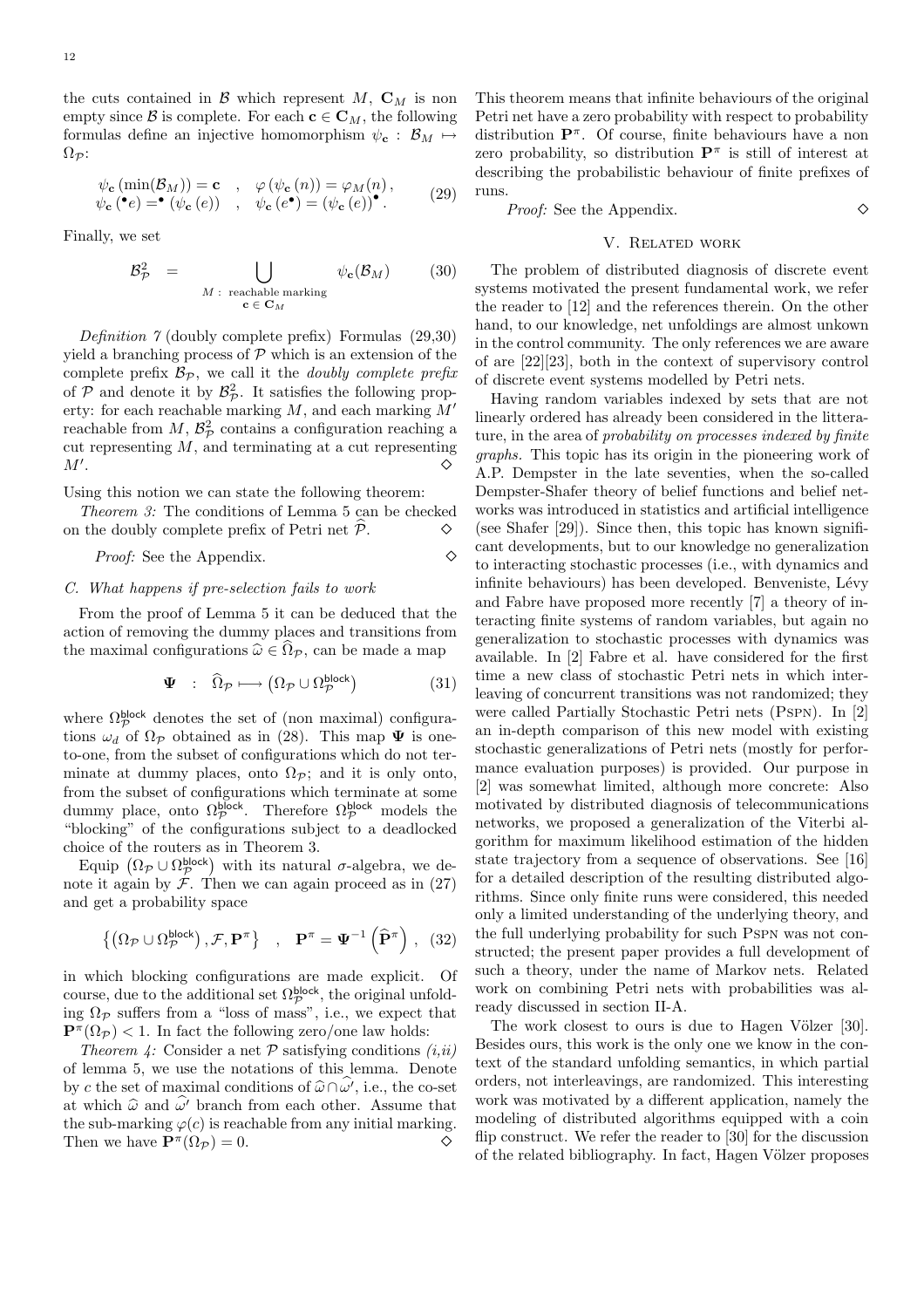a construction equivalent to ours, for the case of free choice conflicts, but with a different proof of its construction (the proof is available in [31]). He does not consider stopping times and Markov properties, and does not study the extension to general safe Petri nets. On the other hand, he focuses on the comparison of sequential versus concurrent semantics, and fairness.

Finally, motivated by the findings of the present work, S. Haar has proposed [20] an approach to probabilizing partial order behaviors, in which the unfolding semantics is modified. In fact, rather than the token/place-oriented view of the branching process semantics, his approach is based on a cluster view (with clusters being subnets as defined in the proof of lemma 2). Each net being disjointly partitioned into its clusters, probabilistic choice of actions can be made within each cluster; the events of the resulting parallel runs correspond to firings of multi-sets of transitions, rather than single transitions as in the present work. The probability of the firing events can thus be renormalized on a finite static substructure of the net, rather than on layers of the branching process unfoldings (recall that these layers can grow infinitely long). As a result, the cluster approach is always applicable without restrictions to arbitrary Petri nets. The cost is, of course, the use of a different semantics, with an additional effort necessary to include the scheduling of clusters; see the application, in [19], of this to partial order fairness. Both branching process and cluster approaches have their respective merits and drawbacks, and should be seen as complementing one another.

#### VI. Discussion and perspectives

We have proposed a new theory for extending Markov chains, semi-Markov chains, or Hmm's to distributed networked systems. Our generalization was called Markov nets, to account for its tight relation to Petri nets. Our model offers means for handling local state and time, and concurrency. Markov nets can be composed, and in doing so, non interacting components are independent in the probabilistic sense, and more generally, independence matches concurrency. Runs of Markov nets are partial orders, and therefore are insensitive to interleavings. To our knowledge, no previously existing probabilistic model for communicating automata or Petri nets has these features.

We have used unfoldings of Nielsen, Plotkin, and Winskel  $[26]$ , see also  $[13]$  and  $[14]$ ,  $[15]$ . We have considered here the case of unfoldings for 1-safe nets, but the reader should remember that the unfolding technique can be extended to general nets, see [18][17]. While preparing this work, we were not expecting that looking for an adequate concept of time and associated  $\sigma$ -algebras, we would discover stopping times and layers, two concepts that seem to be of interest per se in Petri net unfolding theory.

This research effort was motivated by the case of distributed diagnosis and event correlation in telecommunications networks and services, see [16]. In the latter paper, distributed diagnosis is regarded as the problem of estimating the most likely hidden state trajectory from distributed observations, by performing a new kind of "distributed Viterbi" algorithm.

Besides performing hidden state estimation via distributed Viterbi algorithm, our study allows also to envision the learning of the parameters of this stochastic system, from distributed observations. Our next objective is to generalize existing EM-type of algorithms used for Hmm identification, to the distributed case. Also, one can imagine that this framework opens the route toward probabilistic simulation and performance evaluation tools for large distributed networked systems.

#### **APPENDIX**

#### Proof of Lemma 1

Assume first that  $\mathcal{B} = \mathcal{B}_{\tau}$  for some stopping time  $\tau$ . Select some condition  $b \in \mathcal{B}_{\tau}$  such that  $\varphi(b) \in P_c$  and  $b^{\bullet} \cap \mathcal{B}_{\tau} \neq \emptyset$ . Denote by n the number of steps needed to reach b. Since  $b^{\bullet} \cap \mathcal{B}_{\tau} \neq \emptyset$ , there exists a run  $\omega$  containing b and such that  $\tau(\omega) > n$ . Since  $\tau$  is a stopping time, for any  $\omega'$  such that  $\omega'_n = \omega_n$ , we also have  $\tau(\omega') > n$ . Hence  $b^{\bullet} \cap \omega' \subseteq \mathcal{B}_{\tau}$ , this proves the only if part.

To prove the if part, assume that  $\beta$  satisfies the property stated in the lemma. For every run  $\omega$ , define  $\tau(\omega)$  as being the length of the prefix  $\omega \cap \mathcal{B}$ . Pick a run  $\omega$  and set  $n =$  $\tau(\omega)$ . Select an arbitrary  $\omega'$  such that  $\omega'_n = \omega_n$ . The following cases need to be considered.  $1/\omega'_{n+1} = \omega_{n+1}$ : then,  $\tau(\omega') = \tau(\omega)$ .  $2/\omega'_{n+1} \neq \omega_{n+1}$  but  $\omega'_{n+1} \nsubseteq \mathcal{B}$ : then, again  $\tau(\omega') = \tau(\omega)$ . 3/  $\omega'_{n+1} \neq \omega_{n+1}$  but  $\omega'_{n+1} \subseteq \mathcal{B}$ : the latter case cannot occur, since it violates the special assumption on  $\mathcal{B}$ . Thus,  $n = \tau(\omega)$  and  $\omega'_n = \omega_n$  together imply  $\tau(\omega') = \tau(\omega)$ , hence  $\tau$  is a stopping time.

#### Proof of Lemma 4

Lemma 4 is an immediate corollary of the following lemma, which characterizes the structure of layers for free choice nets (see (5) for the definition of  $B<sub>c</sub>$ ):

Lemma 6: Let L be a layer of  $\Omega_{\mathcal{P}}$ , and denote by ° $L \triangleq L \cap^{\bullet} L$  the "interior" of L. Then  $|^{\circ} L \cap B_c| \leq 1$ . Denote by  $b_L$  the unique branching condition of  $\circ L$ , if any. Then:  $b_L \in \min(L)$ . Also,  $\varphi$  is a bijection from  $b_L^{\bullet}$  onto  $\varphi(b_L)^{\bullet}$ .

Proof: The last statement is easy, so we focus on the other ones. Consider the canonical decomposition of L, namely  $L = \mathcal{B}''/\mathcal{B}$ . Consider the case  $\mathcal{B} \cap L \cap B_c \neq \emptyset$ (the other case is trivial), and select some condition  $b_o \in$  $\mathcal{B} \cap L \cap B_c$ . Let L' be the largest subnet of  $\Omega_{\mathcal{P}}$  satisfying the following properties:

1.  $\mathcal{B} \cup L'$  is a branching process.

2. L' contains  $\{b_o\} \cup b_o^{\bullet}$ , and  $L' \cap E \cap B = \emptyset$  (i.e., L' is a non trivial continuation of  $\mathcal{B}$ ).

3. If  $e \in L'$ , then  $e^{\bullet} \in L'$  (maximal nodes of  $L'$ , if any, must be conditions).

4. If  $b \in L', b \neq b_o$ , and  $b \in B_c$ , then  $b^{\bullet} \cap L' = \emptyset$  (a branching condition different from  $b<sub>o</sub>$  has no continuation within  $L'$ ).

First, note that the set of subnets of  $\Omega_{\mathcal{P}}$  satisfying the above properties is non empty: since  $P$  is free choice, the subnet  $\{b_o\} \cup b_o^{\bullet} \cup (b_o^{\bullet})^{\bullet}$  satisfies these properties. Since, on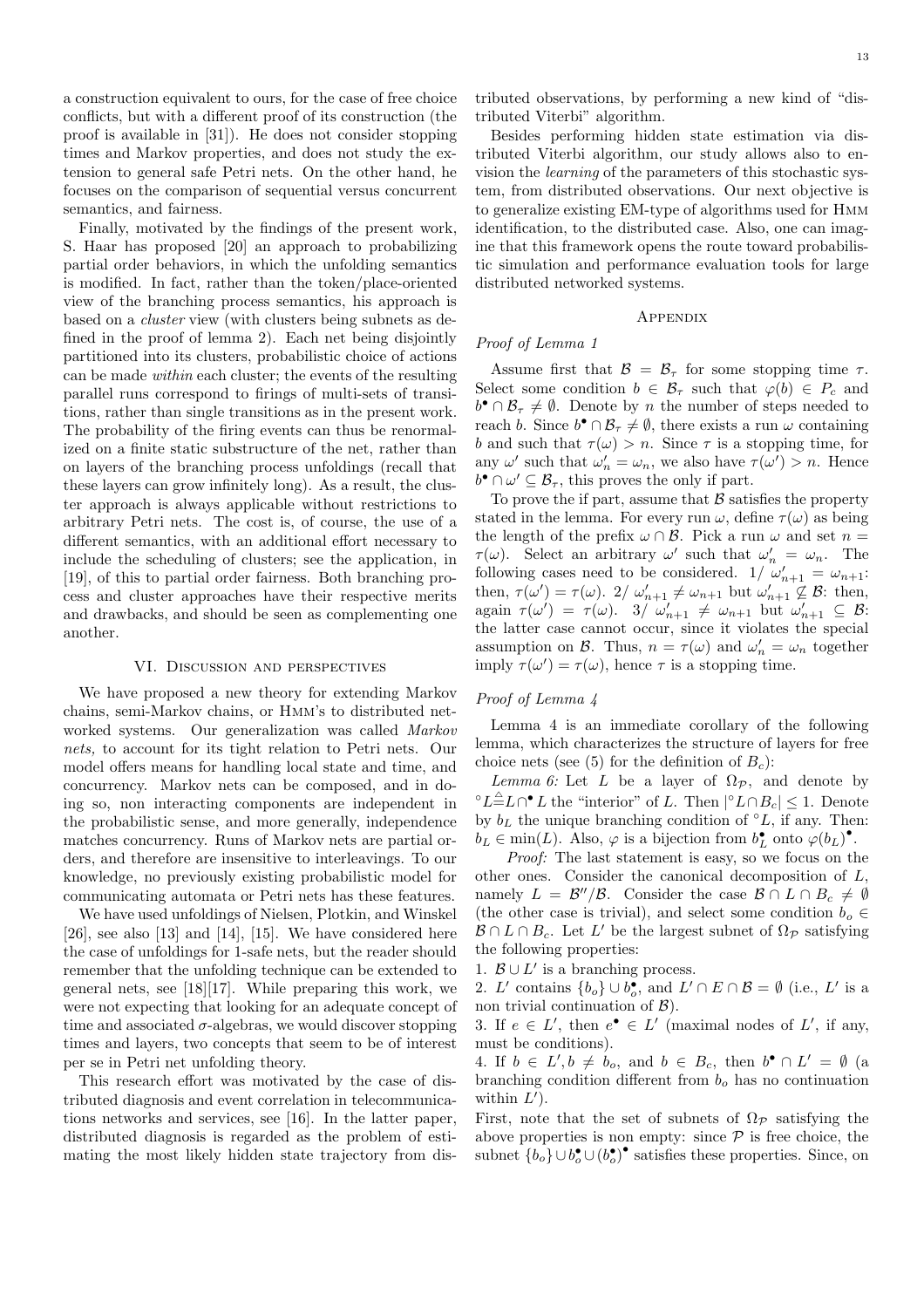the other hand, this set of subnets is stable under union, it follows that L' is well defined. By construction,  $\mathcal{B}'^{\triangleq}\mathcal{B} \cup L'$ is a stopping time, and  $\mathcal{B} \neq \mathcal{B}' \subseteq \mathcal{B}''$ . Since L is a layer, this implies  $\mathcal{B}' = \mathcal{B}''$  and thus  $L' = L$ .

#### Proof of theorem 1

Consider the DAG  $(\mathcal{L}, \prec)$  introduced after Lemma 3, we denote it simply by  $\mathcal L$  by abuse of notation. Stopping time  $\mathcal B$  identifies with some prefix  $\mathcal L^{\mathcal B}$  of this DAG, and  $\mathcal B_+$  identifies with the corresponding tail  $\mathcal{L}^{B_+}$  of it (be careful that the present  $X_{\beta}$  is not encoded in DAG  $\mathcal{L}$ , since the present is not a union of layers). Define successive *slices* of  $\mathcal{L}^{\mathcal{B}_+}$  as follows: set

$$
\mathcal{L}_1^{\mathcal{B}_+} = \{ L \in \mathcal{L} : L \notin \mathcal{L}^{\mathcal{B}} \text{ and } {}^{\bullet}L \in \mathcal{L}^{\mathcal{B}} \}
$$
  

$$
\forall n \ge 1, \mathcal{L}_{n+1}^{\mathcal{B}_+} = \{ L \in \mathcal{L} : L \notin \mathcal{L}_n^{\mathcal{B}_+} \text{ and } {}^{\bullet}L \in \mathcal{L}_n^{\mathcal{B}_+} \},
$$

where  $\bullet$  L denotes the set of parent nodes in DAG L. Each slice  $\mathcal{L}_n^{\mathcal{B}_+}$  uniquely defines a corresponding *slice* on the unfolding  $\Omega_{\mathcal{P}}$  by taking the union of the layers represented in slice  $\mathcal{L}_n^{\mathcal{B}_+}$ , we denote by  $\mathcal{S}_n$  the slice of  $\Omega_{\mathcal{P}}$  obtained in this way. Of course, we have  $\mathcal{B}_+ = \bigcup_{n \geq 1} \mathcal{S}_n$ , and we claim that

$$
\mathcal{F}_{\mathcal{B}}^+ = \bigvee_{n \ge 1} \mathcal{F}_{\mathcal{S}_n},\tag{33}
$$

where  $\mathcal{F}_{\mathcal{S}_n}$  is defined according to (17)<sup>3</sup>. To show (33), it is enough, by induction, to show that

$$
\mathcal{F}_{\mathcal{B}}^+ = \mathcal{F}_{\mathcal{S}_1} \bigvee \mathcal{F}_{\mathcal{B}'}^+, \text{ where } \mathcal{B}' = \mathcal{B} \vee \mathcal{S}_1. \qquad (34)
$$

In the sequel, we write S for short instead of  $S_1$ . Property (34) rewrites as follows:

$$
\forall \omega, \omega': \quad \text{and} \quad \omega \sim_{\mathcal{B}'_+} \omega' \quad \right\} \quad \Rightarrow \quad \omega \sim_{\mathcal{B}_+} \omega' \qquad (35)
$$

Now, assume that  $\omega$  and  $\omega'$  satisfy  $\omega \sim_{\mathcal{S}} \omega'$  and  $\omega \sim_{\mathcal{B}'_+} \omega'$ . Consequently there exist two isomorphisms  $\psi$  and  $\psi_+$  of labelled graphs, such that  $\omega'_{\mathcal{S}} = \psi(\omega_{\mathcal{S}})$  and  $\omega'_{\mathcal{B}'_+} = \psi_+(\omega_{\mathcal{B}'_+})$ . Consider the suffix boundary of S, defined by  $S_+ = S \cap \mathcal{B}'_+$ . Since  $S$  is a slice, we have

$$
\min(\mathcal{B}'_+) = \mathcal{S}_+ \,. \tag{36}
$$

We wish to glue together  $\psi$  and  $\psi_+$  at  $\omega_S \cap S_+ = \omega_{S_+}$ . However it is not generally true that  $\psi$  and  $\psi_+$  agree on  $\omega_{\mathcal{S}_+}$ , so gluing is not immediate in this case. To circumvent this difficulty, we remark that the restrictions  $\psi_{\beta}$  and  $\psi_{+/S_+}$ , of  $\psi$  and  $\psi_+$  to  $S_+$  respectively, both relate  $\omega_{S_+}$ and  $\omega'_{\mathcal{S}_+}$  via an isomorphism of labelled graphs. Hence there must exist an automorphism  $\chi$  of  $\omega_{\mathcal{S}_+}$ , such that

$$
\psi_{+/\mathcal{S}_+} \circ \chi = \psi_{/\mathcal{S}_+},
$$

<sup>3</sup>An active reader would probably guess that  $\mathcal{F}_{\mathcal{B}}^+ = \bigvee_{L \subset \mathcal{B}_+} \mathcal{F}_L$  the also holds, but this conjecture is indeed false! The reason is that layers in fact also carry hidden information about their past: for instance the predicate  $\omega_L \neq \emptyset$  indicates that  $\omega_B$  belongs to the set of configurations reaching  $L$ , and sometimes this set is even a singleton! Slices were introduced to avoid this oddity: all runs traverse all slices.

where ∘ denotes the composition of maps. Using the definition of branching processes,  $\chi$  extends to an automorphism of  $\omega_{\mathcal{S}_+} \cup (\omega_{\mathcal{S}_+})^{\bullet}$ , and, by induction and using (36), it extends to an automorphism of  $\omega_{\mathcal{B}'_+}$ , we call it again  $\chi$ . But now,  $\psi$  and  $\psi_{+} \circ \chi$  are two isomorphisms which map  $\omega_{\mathcal{S}}$ onto  $\omega'_{\mathcal{S}}$  and  $\omega_{\mathcal{B}'_+}$  onto  $\omega'_{\mathcal{B}'_+}$  respectively, and agree on  $\mathcal{S}^+$ . Hence they can be glued together to form an isomorphism  $\psi_{\mathcal{B}_+}$ , mapping  $\omega_{\mathcal{B}_+}$  onto  $\omega'_{\mathcal{B}_+}$ . This proves (35) and hence also (34) and (33).

We are now ready to prove our Markov property. We first prove that, for  $A \in \mathcal{F}_{\mathcal{S}}$ , the following holds:

$$
\mathbf{P}^{\pi}\left(A\left|\mathcal{F}_{\mathcal{B}}\right\right) = \mathbf{P}^{\pi}\left(A\left|\mathcal{X}_{\mathcal{B}}\right\right). \tag{37}
$$

By definition of  $\mathcal{F}_{\mathcal{S}}$  it is enough to prove (37) for A a set of the form  $A = \{v : v \sim_S \omega^{(1)}\}$ , for  $\omega^{(1)}$  a fixed run belonging to  $\Omega_{\mathcal{P}}$ . For  $\omega_{\mathcal{B}}$  a maximal configuration of  $\mathcal{B}$ , define

$$
Z(\omega_{\mathcal{B}}) = \sum_{v_{\mathcal{S}}:\left\{\begin{array}{l}\omega_{\mathcal{B}}\odot v_{\mathcal{S}}\\v\sim s\omega^{(1)}\end{array}\right.} \mathbf{P}_{\mathcal{S}}^{\pi}(v_{\mathcal{S}}\mid\omega_{\mathcal{B}}), \quad (38)
$$

where  $\sum_{\emptyset} = 0$  by convention, and

$$
\mathbf{P}_{\mathcal{S}}^{\pi}(v_{\mathcal{S}} \mid \omega_{\mathcal{B}}) = \prod_{\substack{L \in \mathcal{L}_{\mathcal{S}} \\ v_L \neq \emptyset}} \mathbf{P}_{L}^{\pi}(v_L \mid \omega_{\mathcal{B}}), \quad (39)
$$

where  $\mathbf{P}_{L}^{\pi}$  is defined in (10), and  $\mathcal{L}_{\mathcal{S}} \stackrel{\triangle}{=} \{L \in \mathcal{L}_{c} : L \subseteq \mathcal{S}\}.$ Note that  $\omega_{\mathcal{B}} \odot v_L$  holds in (39), since  $\omega_{\mathcal{B}} \odot v_{\mathcal{S}}$  and  $L \subset \mathcal{S}$ , hence  $\mathbf{P}_{L}^{\pi}(v_L | \omega_{\mathcal{B}})$  therein is well defined. We claim the following:

$$
Z \quad \text{is} \quad \mathcal{X}_{\mathcal{B}} - \text{measurable} \tag{40}
$$

$$
Z = \mathbf{P}^{\pi} \left( A \middle| \mathcal{F}_{\mathcal{B}} \right). \tag{41}
$$

Note that  $(40,41)$  together prove  $(37)$ . To prove  $(40)$  expand (38,39) using (10), this yields

$$
Z(\omega_{\mathcal{B}}) = \sum_{v_{\mathcal{S}}:\begin{cases} \omega_{\mathcal{B}} \odot v_{\mathcal{S}} & \prod_{L \in \mathcal{L}_{\mathcal{S}}} \frac{1}{C_L} \prod_{b \in L_c \cap v_L} \pi(\varphi(e) \mid \varphi(b)) & (42) \\ v \sim_{\mathcal{S}} \omega^{(1)} & v_L \neq \emptyset \end{cases}
$$

where e is the unique event belonging to  $v_L \cap b^{\bullet}$ . To prove (40) we need to show that:

$$
\omega \sim_{X_{\mathcal{B}}} \omega' \Rightarrow Z(\omega_{\mathcal{B}}) = Z(\omega_{\mathcal{B}}'). \tag{43}
$$

Set  $M = \varphi(\max(\omega_B) \cap X_B)$  and  $M' = \varphi(\max(\omega_B') \cap X_B)$ . M and M' are the live submarkings reached by  $\omega$  and  $\omega'$ , respectively, when exiting  $\mathcal{B}$ . Note that, since  $\max(\omega_{\mathcal{B}}) \setminus X_{\mathcal{B}}$ (resp.  $\max(\omega'_{\mathcal{B}}) \setminus X_{\mathcal{B}}$ ) do not belong to  $\mathcal{B}_+$ , the corresponding submarkings are blocked for ever. Assume  $\omega \sim_{X_B} \omega'$ , this implies  $M = M'$ . For c a co-set, denote by  $\Omega_{\mathcal{P}}^c$  the subnet of unfolding  $\Omega_{\mathcal{P}}$  containing all nodes x such that  $x > c$ , i.e.,  $\Omega_{\mathcal{P}}^c$  is the "future" of c. Take in particular  $c = \max(\omega_{\mathcal{B}}) \cap X_{\mathcal{B}}$  and  $c' = \max(\omega_{\mathcal{B}}') \cap X_{\mathcal{B}}$ . Since  $M = M'$ , it follows that  $\Omega_{\mathcal{P}}^c$  and  $\Omega_{\mathcal{P}}^{c'}$  are isomorphic, when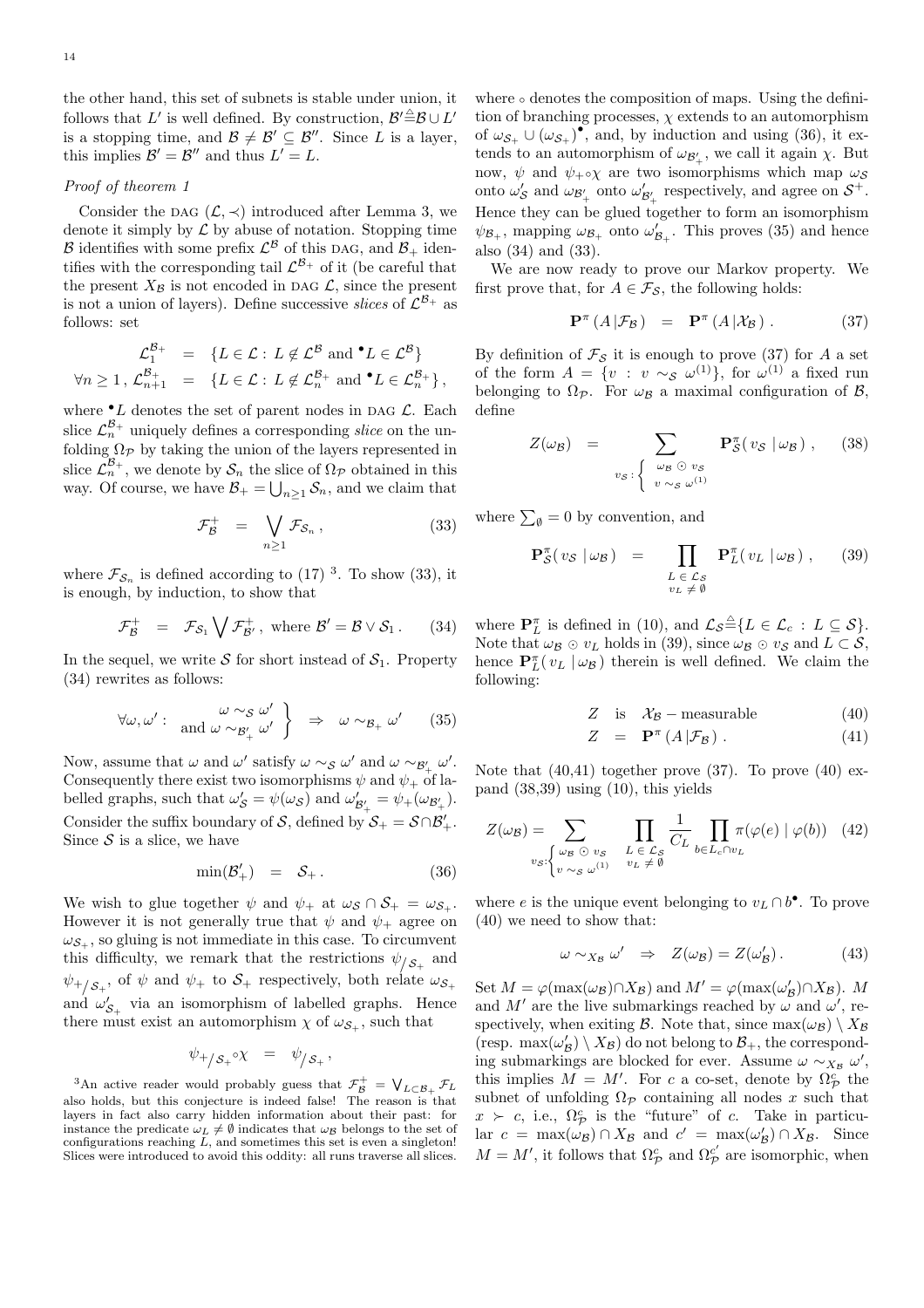seen as labelled graphs. But the  $v<sub>S</sub>$ 's defined in the right hand side of formula  $(42)$ , for the two cases of expanding  $Z(\omega_{\mathcal{B}})$  and  $Z(\omega_{\mathcal{B}}')$ , are all subsets of  $\Omega_{\mathcal{P}}^c$  and  $\Omega_{\mathcal{P}}^{c'}$ , respectively. And the same holds for the sets of branching conditions defined in the right hand side of formula (42). Since, on the other hand, the terms  $\pi(\varphi(e) | \varphi(b))$  involved in these expansion are invariant under an isomorphism of labelled occurrence nets, we deduce that  $Z(\omega_{\mathcal{B}}) = Z(\omega_{\mathcal{B}}')$ holds, this proves  $(43)$ .

Let us prove (41). We need to prove that

$$
\forall A' \in \mathcal{F}_{\mathcal{B}} \ , \ \mathbf{P}^{\pi}(A' \cap A) = \mathbf{E}^{\pi}(\mathbf{1}_{A'} Z), \qquad (44)
$$

where  $\mathbf{E}^{\pi}$  denotes expectation with respect to  $\mathbf{P}^{\pi}$ , and  $\mathbf{1}_{A}$ is the indicator function of set  $A'$ . It is enough to prove (44) for  $A' = \{v : v \sim_B \omega^{(0)}\}$ , where  $\omega^{(0)}$  is fixed. But then, using explicit formulas (10,11), we get

$$
\mathbf{P}^{\pi}\left(\left\{v \,:\, \left(v \sim_{\mathcal{B}} \omega^{(0)}\right) \wedge \left(v \sim_{\mathcal{S}} \omega^{(1)}\right)\right\}\right) \n= \mathbf{P}_{\mathcal{B}}^{\pi}(\omega_{\mathcal{B}}^{(0)}) \times \sum_{v \,:\, \left\{\begin{array}{c} \omega_{\mathcal{B}}^{(0)} \odot v_{\mathcal{S}} \\ v \sim_{\mathcal{S}} \omega^{(1)} \end{array}\right.} \mathbf{P}_{\mathcal{S}}^{\pi}\left(v_{\mathcal{S}} \middle| \omega_{\mathcal{B}}^{(0)}\right) \n= \int_{\left(v \sim_{\mathcal{B}} \omega^{(0)}\right)} Z(\omega_{\mathcal{B}}^{(0)}) d\mathbf{P}^{\pi}(w),
$$

which proves (44). Finally, formula (37) implies, by usual induction, our expected Markov property.

#### Proof of theorem 3

Consider the two conditions (i,ii) of Lemma 5, which involve the unfolding  $\Omega_{\mathcal{P}}$ .

Denote by  $\hat{c}$  the set of maximal conditions of  $\hat{\omega}$ , this coset represents some sub-marking  $\hat{m}$  of  $\hat{P}$ . Sub-marking  $\hat{m}$ is composed of dummy places and is dead, meaning that its postset is empty. Next, denote by  $\hat{c}$  the set of maximal conditions of  $\widehat{\omega} \cap \widehat{\omega}'$ , i.e., the co-set at which the two configurations  $\hat{\omega}$  and  $\hat{\omega}'$  branch. This co-set represents some sub-marking  $\hat{m}''$  of  $\hat{\mathcal{P}}$ . Complement co-set  $\hat{c}''$  into a cut  $\hat{c}''$ contained in  $\widehat{\omega} \cap \widehat{\omega}'$ , having no dummy conditions, and representing the marking  $\widehat{M}''$ . Sub-marking  $\widehat{m}''$  possesses no dummy place, and sub-marking  $\hat{m}$  is reachable from marking  $\widehat{M}''$ . Focus on  $\widehat{\omega}'$ , and denote by  $\widehat{\mathcal{M}}'$  the set of markings traversed by  $\hat{\omega}'$  after reaching  $\hat{M}''$ . Then  $\hat{\mathcal{M}}'$  contains no dead submarking composed of dummy places.

To summarize, conditions (i,ii) of Lemma 5 are equivalent to the following condition, which can be checked using the doubly-complete prefix of  $\overline{P}$ :

Condition 1: There exist a reachable marking  $\widehat{M}''$ , a sub-marking  $\hat{m}$  reachable from  $\hat{M}$ , and a firing sequence  $\widehat{\mathcal{M}}'$  starting from  $\widehat{M}''$ , such that:  $1/\widehat{M}''$  contains no dummy place,  $2/\hat{m}$  is dead and composed of dummy places, and  $3/\mathcal{M}'$  contains no dead submarking composed of dummy places.

#### Proof of theorem 4

Since co-set  $c$  is reachable from any marking, it is a recurrent set, meaning that almost every infinite configuration of  $\widehat{\Omega}_{\mathcal{P}}$  contains infinitely many copies of co-set c. Denote by  $\Omega_n$  the subset of  $\Omega_p$  composed of the configurations that have crossed at least  $n$  times co-set  $c$ . We have

$$
\Psi^{-1}(\Omega_{\mathcal{P}}) \subseteq \limsup_{n \to \infty} \widehat{\Omega}_n \tag{45}
$$

Let  $\alpha > 0$  be the probability that the choices performed at co-set c result in a blocking. We have  $\widehat{\mathbf{P}}^{\pi}(\Omega_n) \leq$  $(1-\alpha)\widehat{\mathbf{P}}^{\pi}(\Omega_{n-1}),$  whence

$$
\sum_{n} \widehat{\mathbf{P}}^{\pi}(\Omega_n) \leq \sum_{n} (1 - \alpha)^n < +\infty.
$$
 (46)

From (45) and (46), and by the Borel-Cantelli lemma, we get that

$$
\mathbf{P}^{\pi}(\Omega_{\mathcal{P}}) = \widehat{\mathbf{P}}^{\pi} (\Psi^{-1}(\Omega_{\mathcal{P}})) = 0.
$$

This proves the theorem.

Acknowledgement. The authors wish to thank Samy Abbes for pointing out mistakes in a draft version of this article.

#### **REFERENCES**

- [1] A. Benveniste, E. Fabre, and S. Haar. "Markov nets: probabilistic models for distributed and concurrent systems". Irisa Research Report 1538, May 2003. Extended version of this paper ftp://ftp.irisa.fr/techreports/2003/PI-1538.ps.gz
- [2] A. Aghasaryan, E. Fabre, A. Benveniste, R. Boubour, C. Jard. Fault detection and diagnosis in distributed systems : an approach by partially stochastic Petri nets, Discrete event dynamic systems: theory and application, special issue on Hybrid Systems, vol. 8, pp. 203-231, June 1998.
- [3] M. Ajmone Marsan, G. Balbo, G. Conte, S. Donatelli and G. Franceschinis. Modeling with Generalized Stochastic Petri nets, Wiley series in parallel computing, 1995.
- [4] M. Ajmone Marsan, G. Balbo, G. Chiola, and G. Conte. Generalized Stochastic Petri Nets Revisited: Random Switches and Priorities. Proc. PNPM '87, IEEE-CS Press, pp. 44–53.
- [5] F. Baccelli, S. Foss, and B. Gaujal. Free choice Petri nets—an algebraic approach. IEEE Trans. on Autom. Control, 41(12), 1751–1778, Dec. 1996.
- [6] F. Bause and P.S. Kritzinger. Stochastic Petri Nets, An introduction to the Theory. Verlag Vieweg, 1996.
- [7] A. Benveniste, B.C. Levy, E. Fabre, P. Le Guernic, "A Calculus of Stochastic Systems: specification, simulation, and hidden state estimation," Theoretical Computer Science, no. 152, pp. 171-217, 1995.
- [8] A. Benveniste, E. Fabre, S. Haar, C. Jard. Diagnosis of asynchronous discrete event systems, a net unfolding approach. To appear in IEEE Trans. on Autom. Control, May 2003.
- [9] C. Cassandras and S. Lafortune. Introduction to discrete event systems. Kluwer Academic Publishers, 1999.
- [10] R. David and H. Alla. Petri nets for Modeling of Dynamical Systems – a Survey, Automatica, 30(2), 175–202, 1994.
- [11] J. Desel, and J. Esparza. Free Choice Petri Nets. Cambridge University Press, 1995.
- [12] R. Debouk, S. Lafortune, and D. Teneketzis. Coordinated decentralized protocols for failure diagnosis of discrete event systems. Discrete Event Dynamic Systems: theory and application. 10(1/2), 33-86, 2000.
- [13] J. Engelfriet. Branching Processes of Petri Nets. Acta Informatica 28, 1991, pp 575–591.
- [14] J. Esparza, S. Römer, and W. Vogler. An improvement of McMillan's unfolding algorithm. Formal Methods in System Design 20(3):285–310, May 2002.
- [15] J. Esparza, and S. Römer. An unfolding algorithm for synchronous products of transition systems, in proceedings of CON-CUR'99, LNCS 1664, Springer Verlag, 1999.
- [16] E. Fabre, A. Benveniste, C. Jard, L. Ricker, and M. Smith. Distributed state reconstruction for discrete event systems. Proc. of